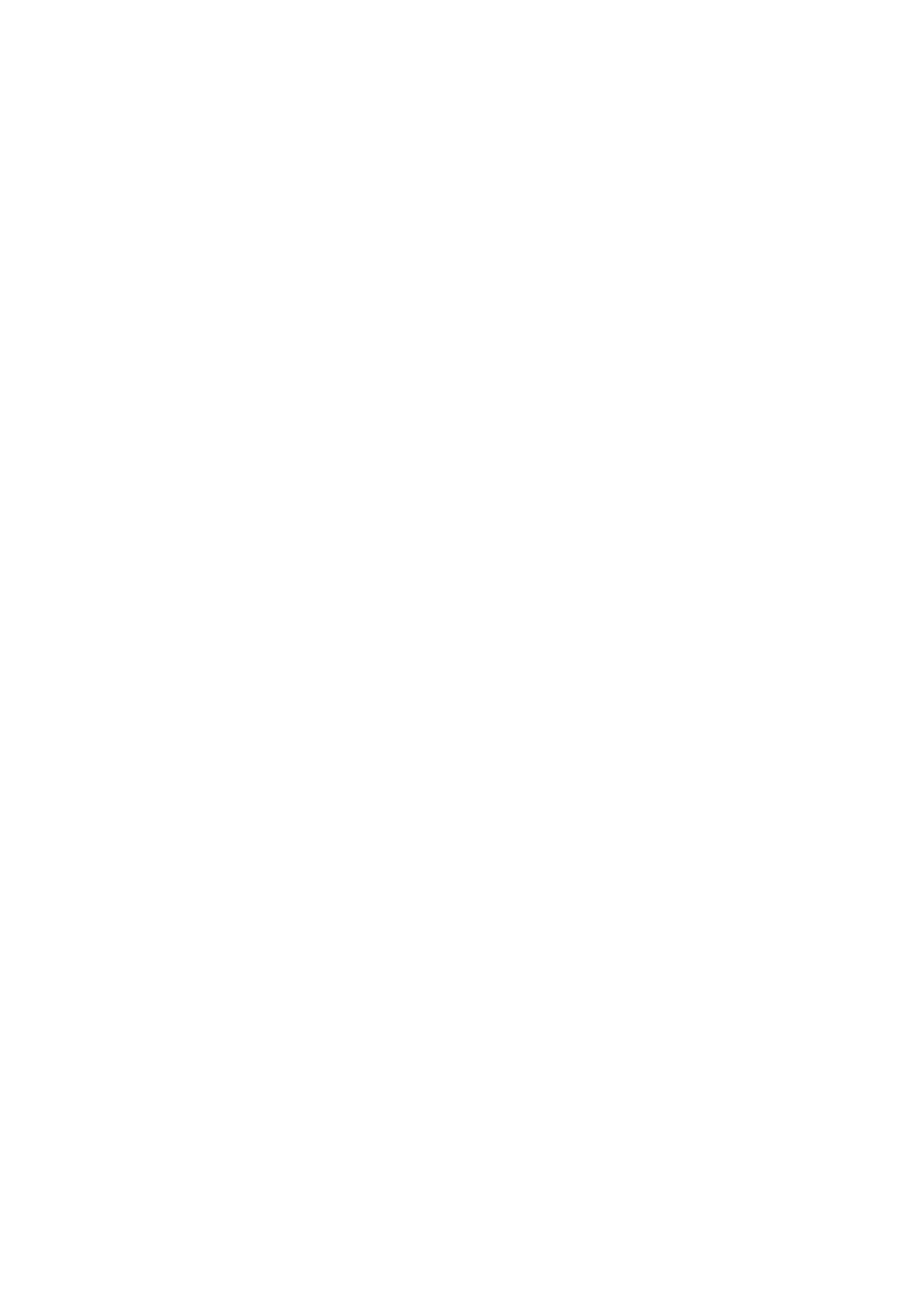# **1. The ASSIST Evaluation Project: An Overview**

*This chapter presents an overview of the American Stop Smoking Intervention Study for Cancer Prevention (ASSIST)\* evaluation and its historical context. It reviews the key points of ASSIST and describes the conceptual framework that guided the ASSIST evaluation, as well as the key constructs of the conceptual framework, the rationale for their inclusion, and the research questions that established the linkages between these conceptual constructs.* 

*ASSIST presented a unique challenge for evaluating tobacco control*† *program effectiveness. The ASSIST program guidelines included a focus on broad social and environmental change and recommended that interventions be delivered at the highest structural level (i.e., state or region) to ensure the greatest impact on tobacco use (see Monograph 16, chapter 2, pp. 21–23). As a result, one of the aims of the ASSIST evaluation was to show that this approach to tobacco control would reduce cigarette consumption and smoking prevalence. In the past, tobacco control interventions were often delivered in isolation or were aimed at specific groups and tested under controlled circumstances. In contrast, ASSIST was a demonstration project that combined capacity building and policy-focused interventions to change how tobacco control was delivered in 17 states. This focus on capacity development and policy interventions represented a more upstream approach to tobacco control, and evaluating it required identifying constructs or components and measures that went beyond those used to assess more traditional interventions that focused on changing individual behavior.* 

*The ASSIST evaluation team developed a conceptual framework around a set of constructs including state tobacco control functioning, policy development, and state-level demographics and conditions that were used to help understand the process of change resulting from statewide tobacco control efforts. The initial outcomes were changes in policy, and the final outcomes were changes in smoking prevalence and cigarette consumption. Additional components of this model, such as tobacco industry interference tactics and print media coverage, were also studied. In some cases, measures were developed but were not ultimately included in the* 

The official name for ASSIST was the American Stop Smoking Intervention Study for Cancer Prevention. The title was often shortened to the American Stop Smoking Intervention Study, and it is this shortened form that is used in this monograph. For a more extensive description of the ASSIST conceptual framework, model, interventions, and case studies, and discussion of how ASSIST contributed to the development of a national tobacco control program, please see NCI Tobacco Control Monograph 16— *ASSIST: Shaping the Future of Tobacco Prevention and Control.* 

<sup>†</sup>The phrase "tobacco use prevention and control" was emphasized in the development and dissemination of ASSIST materials. In this monograph, the phrase has frequently been shortened to "tobacco control."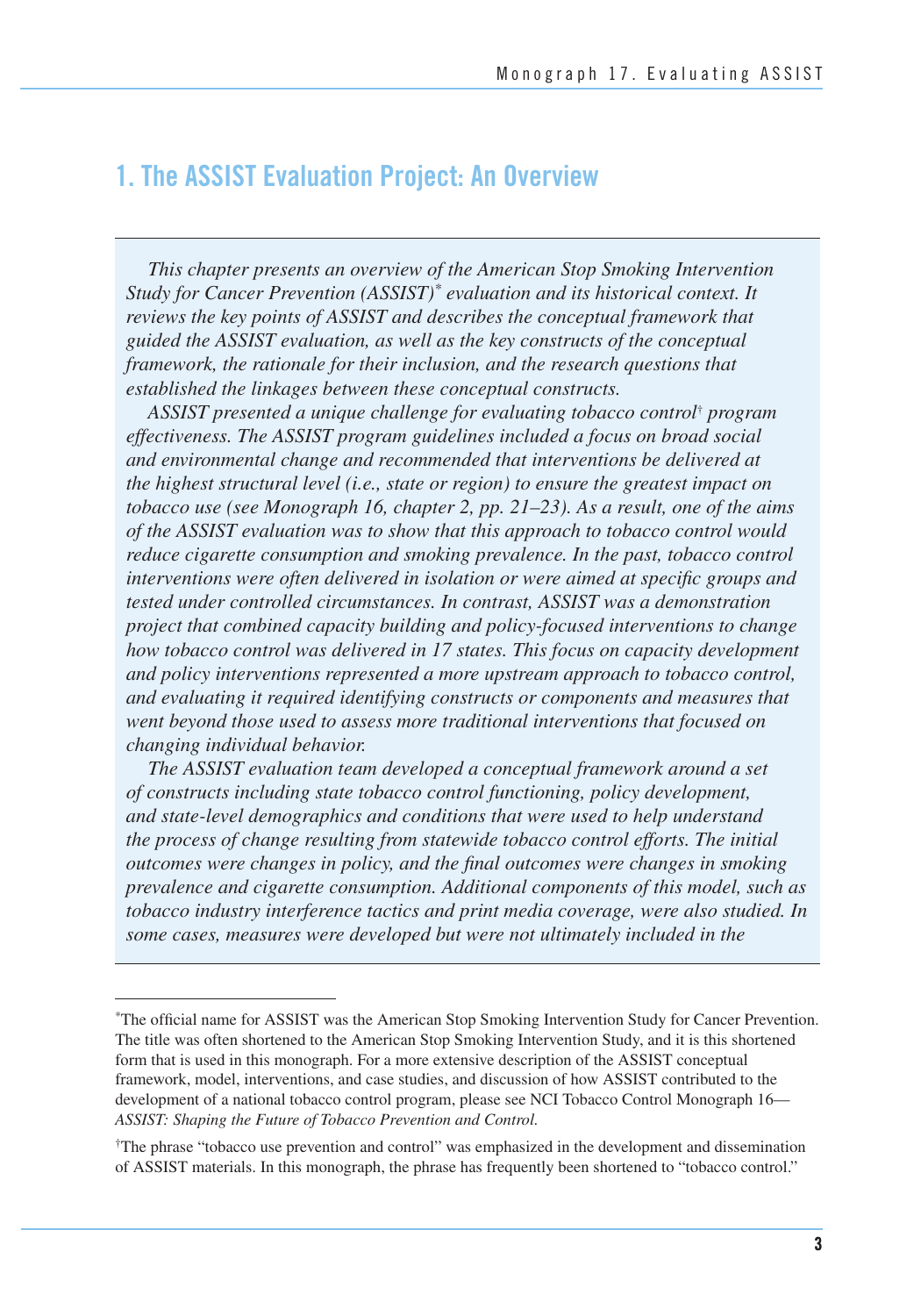*final evaluation model. These measures are described in this monograph because they formed part of the knowledge base of population-level tobacco control that was developed for the overall ASSIST evaluation effort.* 

*By developing and validating a conceptual framework that reflects the complexity inherent in tobacco control, and by developing measures that are strongly related*  to tobacco control outcomes, this effort serves as a model for evaluations of *public health interventions with components that are diffused throughout an entire population. Moreover, such an approach fits a growing systems view of the world where the interrelationships and feedback across factors more closely mirror realworld behavior and outcomes.* 

# **Introduction**

This chapter introduces the model used<br>for the evaluation of ASSIST—one for the evaluation of ASSIST—one of the largest government-sponsored tobacco control initiatives ever undertaken. In addition, and perhaps more important, this chapter explores the historical context and trends that led to a unique and forward-thinking approach to evaluation. In this and subsequent chapters, the underlying theoretical perspective, the development and measurement of the evaluation components, and the analysis methods and outcomes are described.

While tobacco has played an important role in U.S. history, efforts to curtail its use have an equally long history. Thomas Jefferson noted that "[Tobacco] is a culture productive of infinite wretchedness. . . . The cultivation of wheat is the reverse in every circumstance."1 However, the past half-century marks a unique period in which organized public health efforts, particularly at the policy level, have contributed to changes in social norms that have made cigarette smoking less socially acceptable to the public. This success is attributable to a complex and interdependent mosaic of

interventions delivered through multiple channels.

Against this backdrop, ASSIST represented a major initiative to address tobacco use through high-level, policybased interventions delivered at the state and community levels. Unlike prior efforts, ASSIST was a demonstration project and not a randomized trial, focusing instead on multiple interventions, many with indirect long-term outcomes, without the benefit of randomized control groups. Moreover, ASSIST implemented interventions at the level of a broad population group, through means such as capacity building, policy advocacy, legislative change, and media interventions, rather than measures such as individual smoking cessation assistance.

 The challenge of evaluating ASSIST resulted in a sophisticated and statisti- cally validated model, developed with multidisciplinary input. The evaluation assessed not only the effectiveness of the ASSIST intervention in the 17 inter- vention states but also overall tobacco control efforts across all U.S. states and the District of Columbia. The evaluation introduced a new and more ecological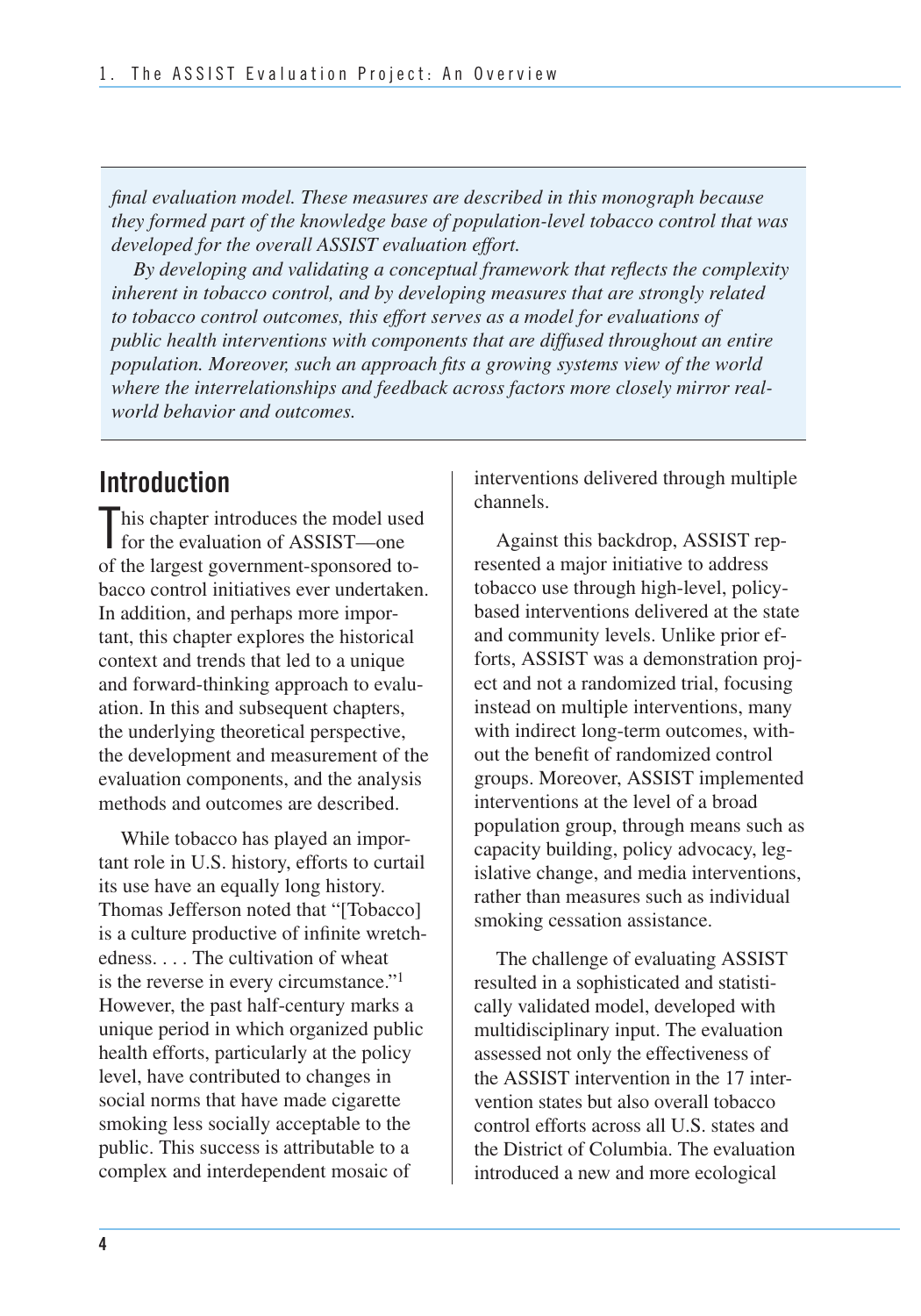approach, including an assessment of the upstream or more short-term indicators of tobacco control efforts and outcomes. The ultimate and long-term hypothesized outcomes were changes in smoking prevalence (the number of people who smoke) and per capita cigarette consump- tion. Change in prevalence across all states was assessed with multiple linear regression that adjusted for potential con- founding factors. In addition, per capita consumption was examined using mixed effects linear modeling that accounted for the consumption rates in each state during the time when the ASSIST in- tervention began and incorporated the state factors associated with cigarette consumption and each state's seasonal pattern of consumption. The evaluation effort demonstrated that ASSIST was a success, and both this project and its evaluation can serve as models for how large-scale public health efforts must continue to evolve in the future.

#### **The ASSIST Evaluation: A Historical Context**

The ASSIST evaluation presented a unique challenge, formed by the confluence of numerous trends within both tobacco control and public health in general—trends toward more complex interventions that were aimed at broader population groups and took place in complex environments that were increasingly less amenable to randomized trials or controls.

To put the ASSIST evaluation in its proper context, one should first look at the broader trends in tobacco control that framed this project. Half a century ago, cigarette smoking was an ingrained part of American culture, with an adult prevalence rate of nearly 60% for males and 44% overall, and a concomitant burden of premature disease and death.<sup>2</sup> By 2004, overall tobacco prevalence had declined by nearly a factor of two from these levels, ranking as one of the great success stories of public health.<sup>3</sup>

Figure 1.1 depicts the evolution of tobacco control interventions and evaluation of those interventions between 1964 and the ASSIST evaluation. The trajectory between these two points in time encompasses five general phases in the evolution of tobacco control efforts:

 **Phase 1: Education.** The first surgeon general's report on smoking and health,<sup>4</sup> a massive school-based smoking pre- vention program, and extensive public service advertising and education about the dangers of smoking yielded a measur- able reduction in tobacco prevalence and cigarette consumption. The first National Cancer Institute (NCI) tobacco control  monograph, *Strategies to Control Tobacco Use in the United States: A Blueprint for Public Health Action in the 1990's,* notes that despite this initial drop, it quickly be- came clear that information alone would not be sufficient to effect major changes in tobacco use.5(p ix)

 **Phase 2: Individual-level Intervention.**  In the years following the mid-1960s, numerous resources became available to promote smoking cessation among individuals. These resources included clinics and classes to help smokers quit smoking, self-help and behavioral strategies for smoking cessation, and interventions to educate the general population about the dangers of smoking. Most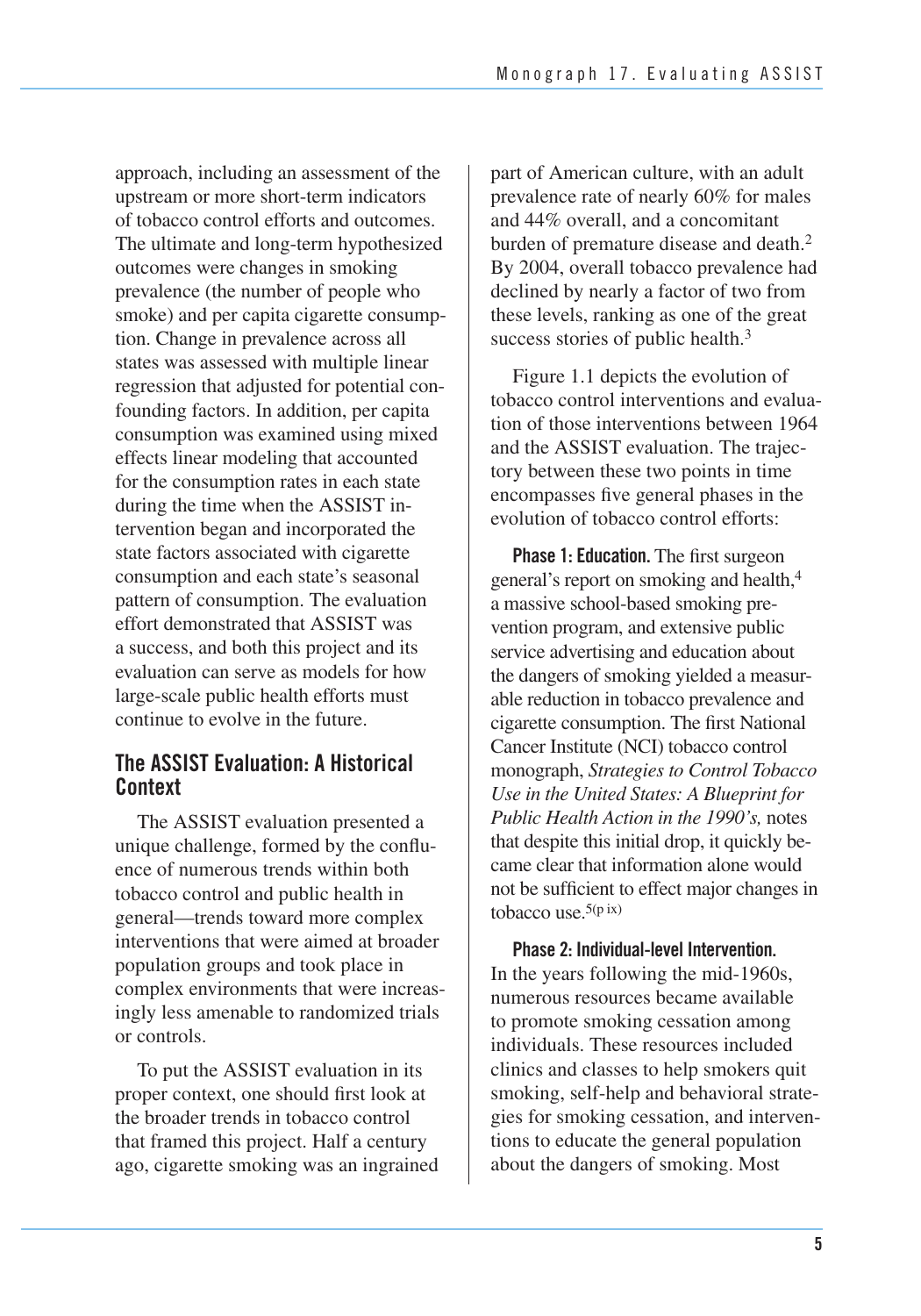

cessation strategies focused on teaching individual smokers how to quit smoking. Other cessation approaches included physician advice and counseling, mass media campaigns, and the beginnings of on-demand resources such as telephone quit lines.<sup>6</sup>

 **tion.** From the 1970s through the 1980s, an era in which early gains in smoking cessation began to plateau, there was a growing recognition that tobacco use was a public health problem with epidemio- logical implications. This recognition led to community-based interventions to address tobacco use. Early community- based intervention studies included the 1972 Stanford Three Community Study7 **Phase 3: Community-level Interven-**  and the North Karelia demonstration project in Finland.8 These interventions were followed by larger-scale projects such as the Community Intervention Trial for Smoking Cessation (COMMIT), funded by NCI from 1986 through 1992. $9-12$  A randomized community trial comparing the effects of interventions in paired U.S. cities, COMMIT focused on areas such as cessation resources, educa- tion, and health-care interventions, and also on broader areas such as community mobilization and workplace smoking, laying the groundwork for a coalition model of tobacco control.

**Phase 4: Population-level Intervention.**  Projects such as COMMIT began to sow the seeds of intervention through means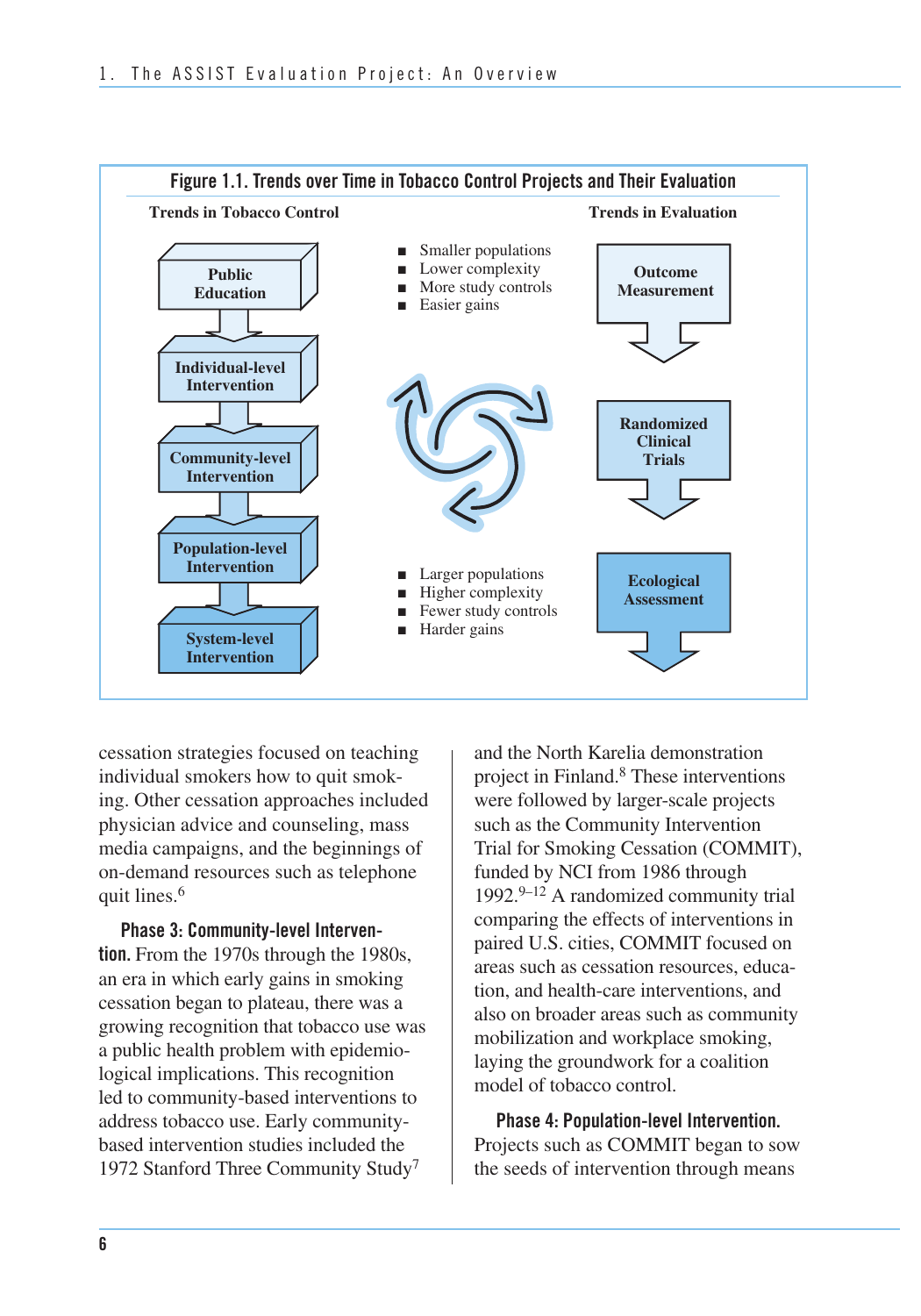such as worksite smoking policies and community mobilization, which naturally led to efforts that addressed tobacco health issues through large-scale population-level interventions. By the close of the 1980s, numerous such initiatives took shape, ranging from efforts promoting clean air laws and increased taxation to media interventions—and social norms about smoking began to change. As a result of these early successes, the need for comprehensive approaches to tobacco control was recognized. A comprehensive approach required employing multiple channels and sectors, including political, economic, education, communication, health professional, and health voluntary sectors.<sup>5(p52)</sup> It was against this backdrop that the hypothesis behind ASSIST, that smoking behavior could be changed through sociopolitical means, was ultimately formed and tested.

#### **Phase 5: System-level Intervention.**

 Today, the epidemiological model of to- bacco control continues to evolve toward a broader systems view that incorporates the multiplicity of factors and stakeholder groups behind patterns of tobacco use and  public health. Recent initiatives in tobac- co control, such as the NCI-funded Initia- tive for the Study and Implementation of Systems<sup>13</sup> and the Global Tobacco Research Network, $14$  are now exploring tobacco control issues at systems and network levels, while broader efforts, such as the Syndemics initiative funded by the Centers for Disease Control and Prevention  $(CDC)$ ,<sup>15</sup> show promise for examining the interrelationship of tobac- co use prevention and control and other population-level health issues.

This progression represented more than just simple evolution—it was also part of a strategic objective on the part of NCI to implement population-level tobacco control on a framework of proven science. Figure 1.2 illustrates five phases of cancer control defined in the early 1980s under the leadership of Dr. Peter Greenwald and Dr. Joseph Cullen, Director and Deputy Director, respectively, of NCI's Division of Cancer Prevention and Control.

 In practice, this framework helped guide the science from COMMIT, a randomized community trial aimed at



*Journal for Clinicians* 34 (6): 328–332. National Cancer Institute. 1990. *Smoking, tobacco, and cancer program: 1985-1989 status report* (NIH publication no. 90-3107). Bethesda, MD: U.S. Department of Health and Human Services, Public Health Service, National Institutes of Health (p. vi).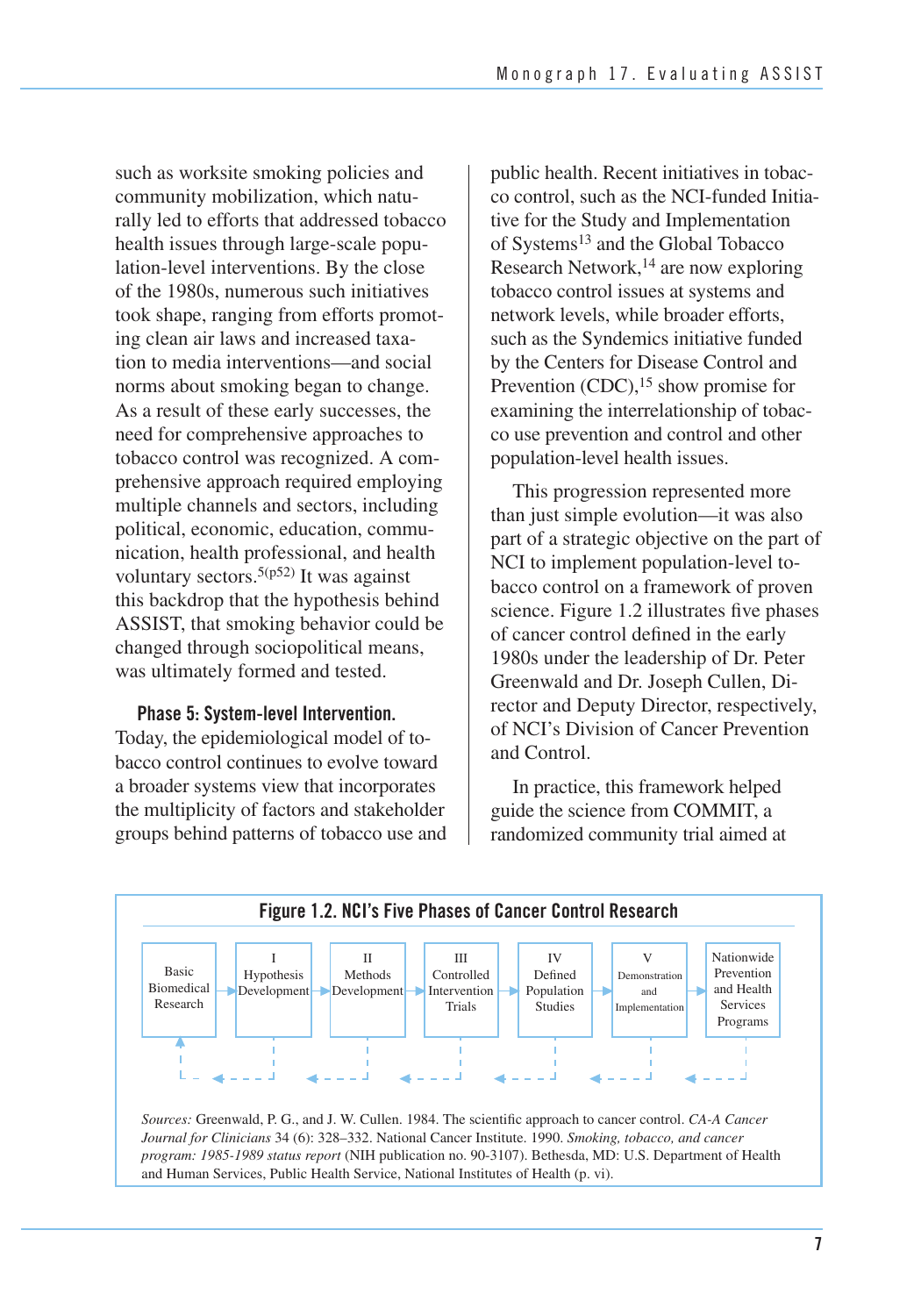defined community groups, to ASSIST, a demonstration project with much larger target groups and more complex interven- tions, while at the same time defining a clear trend toward larger-scale tobacco control efforts. This science-based model for tobacco control also helped lay the groundwork for a fundamental shift in tobacco control philosophy during the 1990s, which in turn led to equally funda- mental changes in how society as a whole viewed the use of tobacco products.

#### *The 1990s: A Turning Point for Tobacco Control*

 Through the beginning of the 1990s, the story of modern tobacco control in the United States was marked by a transition from public education to one of individual these methods did achieve substantial reductions in tobacco use, at a broader social level these gains took place in a society in which smoking remained an accepted part of the fabric of life. Ciga- rette advertising, smoke-filled bars, and a doctrine of personal choice all remained part of the landscape of public life, as had been the case for decades before. and community-level interventions. While

By comparison, the decade that followed marked a critical juncture in how society viewed tobacco. By the beginning of the new millennium, cigarettes had become an increasingly expensive, legislated, and socially unacceptable product—and tobacco manufacturers began to be held much more accountable for the health consequences of their products. This environment was a direct result of policy-level interventions promoted by a broad coalition of

government, health-care, and community stakeholders—guided by a strong voice from the population itself, as expressed through their elected officials.

**ASSIST.** ASSIST, launched in 1991, was a major policy-level tobacco control initiative that became a vanguard of the tobacco use prevention and control efforts that followed. During the same period as the COMMIT intervention, NCI published its first monograph on tobacco control, which became known as the "blueprint."5 The blueprint synthesized 40 years of research on effective tobacco control strategies. This document identified the need for comprehensive tobacco control interventions, primarily through policy-based approaches that could alter the sociopolitical environment of tobacco use. Along with the COMMIT findings, this document became the basis for ASSIST.

ASSIST was a macro-level policy approach to tobacco control.16,17 NCI made the first substantial monetary investment to accomplish its stated tobacco control objectives by releasing a Request for Proposal to fund state tobacco control programs. In 1991, NCI partnered with the American Cancer Society to implement ASSIST through contracts to 17 state health departments; the contracts incorporated the recommendations that were in the blueprint. These 17 states were funded to implement upstream interventions in three core areas: policy, media, and program services, to be delivered across several population channels. (For a more extensive discussion of the ASSIST intervention areas, see Monograph 16, chapter 2, pp. 26–28.)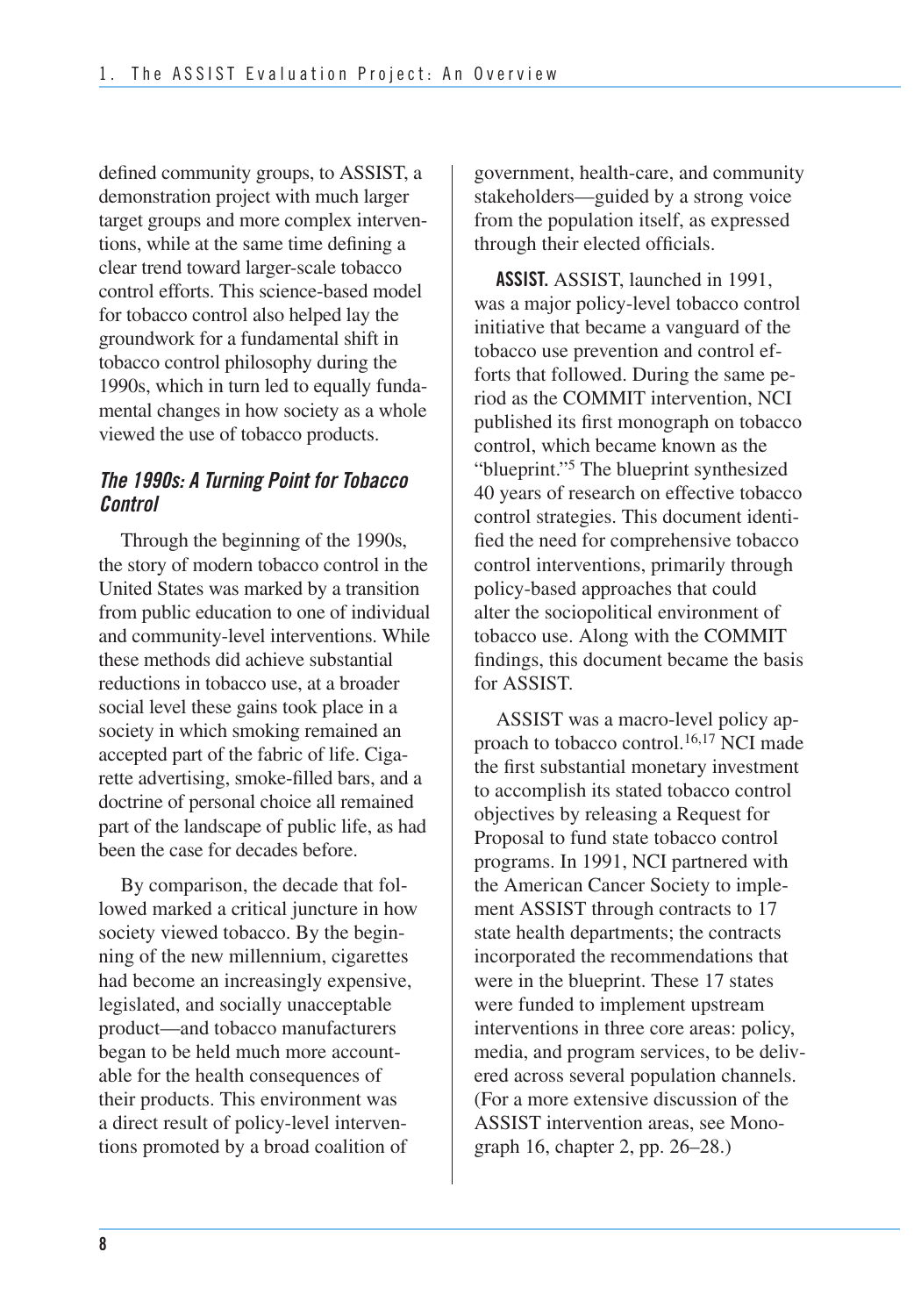#### **NCI Tobacco Control Monograph 16: ASSIST**

Tobacco Control Monograph 16, *ASSIST: Shaping the Future of Tobacco Prevention and Control,* is a companion volume to this monograph. Monograph 16 provides the background and history of ASSIST. This history includes not only the program components but also a detailed look at how the initiative was implemented. The case studies and detailed descriptions of the "complexities, politics, and outright opposition encountered by the ASSIST team"a afford the reader a better understanding of state-level tobacco control programs and a recognition of how far we have come since the 1950s, when tobacco use was a well-accepted social behavior. Monograph 16 also leaves the reader with an appreciation for the challenges faced by the ASSIST evaluation team.

aNational Cancer Institute. 2005. *ASSIST: Shaping the future of tobacco prevention and control* (Tobacco control monograph no. 16, NIH pub. no. 05-5645). Bethesda, MD: National Cancer Institute (p. viii).

 ASSIST was the first major federal investment in state tobacco control in- frastructure, and its program standards formed the foundation of two other nationally-based programs, SmokeLess States and Initiatives to Mobilize for the Prevention and Control of Tobacco (IMPACT), during the  $1990s$ .<sup>18</sup> As the largest public-private partnership in to- bacco control ever implemented, ASSIST invested about \$22.5 million per year in tobacco control programs. Although this amount was substantial, it represented only about 0.03% of the \$5.7 billion that the tobacco industry spent on aver- age per year to market its products each year during the same period (1991–99).

 The NCI investment allowed states to establish strong infrastructures to sup- port comprehensive state tobacco control programs. Moreover, ASSIST provided states with the guidance they needed to implement strong, evidence-based to-bacco control practices.

**SmokeLess States.** During the same period, in 1993, the Robert Wood Johnson Foundation in partnership with the American Medical Association funded the SmokeLess States National Tobacco Policy Initiative.<sup>19</sup> This complementary private-sector initiative initially funded coalitions in 19 states and a youthspecific project in Tucson, Arizona. Two years later, additional funding brought in 13 new grantees, and by the time the program ended in 2004, almost all of the states had been funded.20 Much like ASSIST, the SmokeLess States project focused on policy-level initiatives for tobacco control, concentrating on clean air ordinances, increasing tobacco taxes, and providing insurance coverage for tobacco dependence treatment. It also fostered a similar coalition model for the implementation of its interventions.

 **IMPACT.** In 1994, through IMPACT, CDC funded the remaining 32 non- ASSIST states and the District of Columbia (California had its own well- developed tobacco control program and was not included in IMPACT) to imple- ment tobacco control programs, provid- ing technical assistance with limited funding support (average annual awards were \$360,000) to build the states' capac- ity to sustain broad-based tobacco control programs. CDC provided technical as- sistance and training on planning, de-veloping, implementing, and evaluating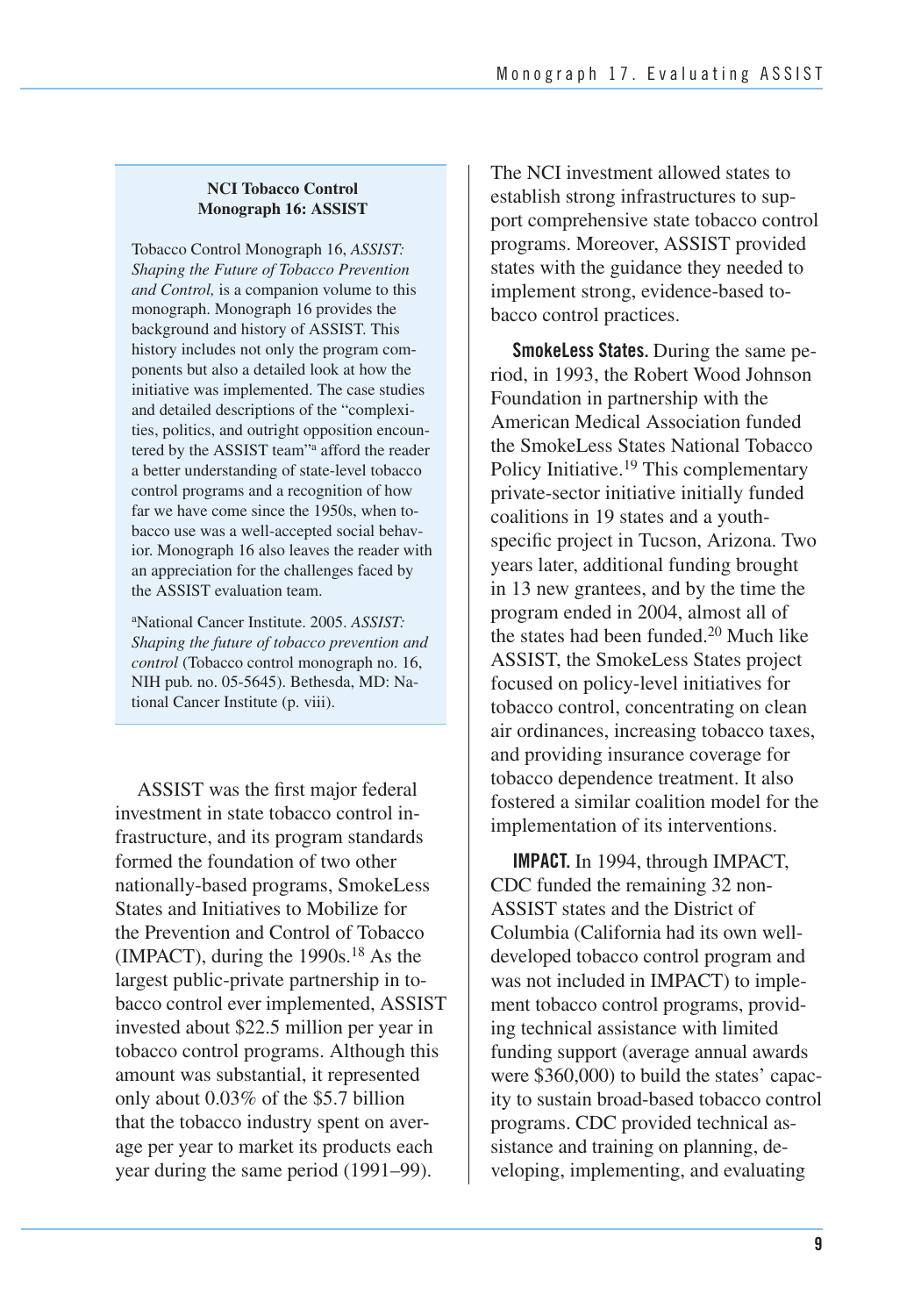#### **SmokeLess States Versus ASSIST**

The SmokeLess States project differed from ASSIST in two important ways.

- ■ First, SmokeLess States funding did not go through state health departments as did the funding for ASSIST. Therefore, SmokeLess States grantees, who were mainly health voluntary agencies and other coalition partners, did not have to contend with state governmental restrictions and bureaucratic limitations. They were freer to engage in media and policy advocacy to promote specific policy changes, which was severely limited under the government funding of ASSIST. Funding from the Robert Wood Johnson Foundation could be used for advocacy (educating policy makers and the public about tobacco-related policies) but not for lobbying. However, funds for lobbying were provided through partnerships with voluntary agencies (American Cancer Society, American Heart Association, American Lung Association), which did allow SmokeLess States grantees to advocate for specific legislation, an activity in which state health departments could not engage.<sup>a</sup>
- Second, while ASSIST was a demonstration project designed to employ policy interventions within 17 specific funded states, SmokeLess States eventually funded 42 state coalitions. Although there was no a priori evaluation plan for SmokeLess States, it is currently being evaluated using the ASSIST evaluation framework.

Projects such as SmokeLess States also benefited from the knowledge base that evolved from ASSIST. A unique component of ASSIST was the ASSIST Coordinating Center, which provided technical assistance to the ASSIST states but also helped diffuse ASSIST-like interventions to other states. This dissemination was done primarily through a national tobacco control conference to which all states, not just the 17 ASSIST states, were invited.

aGerlach, K. K., and M. A. Larkin. 2005. The SmokeLess States Program. In *The Robert Wood Johnson Foundation anthology: To improve health and health care,* vol. 8, 29–46. San Francisco: Jossey-Bass. www.rwjf.org/files/publications/books/2005/chapter\_02.pdf.

tobacco control programs.<sup>21</sup> While SmokeLess States and IMPACT had very beneficial effects on national smoking policy, they also presented a challenge for the ASSIST evaluation: the ASSIST influence had now spread beyond the 17 states under study, necessitating a fresh approach to the ASSIST evaluation.

 **Individual States.** Concurrently, the ef- forts of individual states in the 1990s began to demonstrate the potential im- pact of policy initiatives. In California, Proposition 99 raised over \$150 million for tobacco control education and re-search via the imposition of an additional tax of  $25¢$  per pack, and the resulting advertising and outreach efforts helped reduce California's smoking prevalence from 26% to 18%.<sup>22</sup> In Massachusetts, successive  $25¢$  cigarette tax increases in 1992 and 1996 helped fund an aggres- sive campaign of advertising, education, and cessation resources within a coalition environment. As a result, smoking preva- lence decreased from 23.5% to 19.4% during the 1990s, a decline almost four times the national average during this period.<sup>23</sup> The successes of state-level pro- grams like these furthered the scientific support for larger-scale initiatives such as ASSIST and SmokeLess States.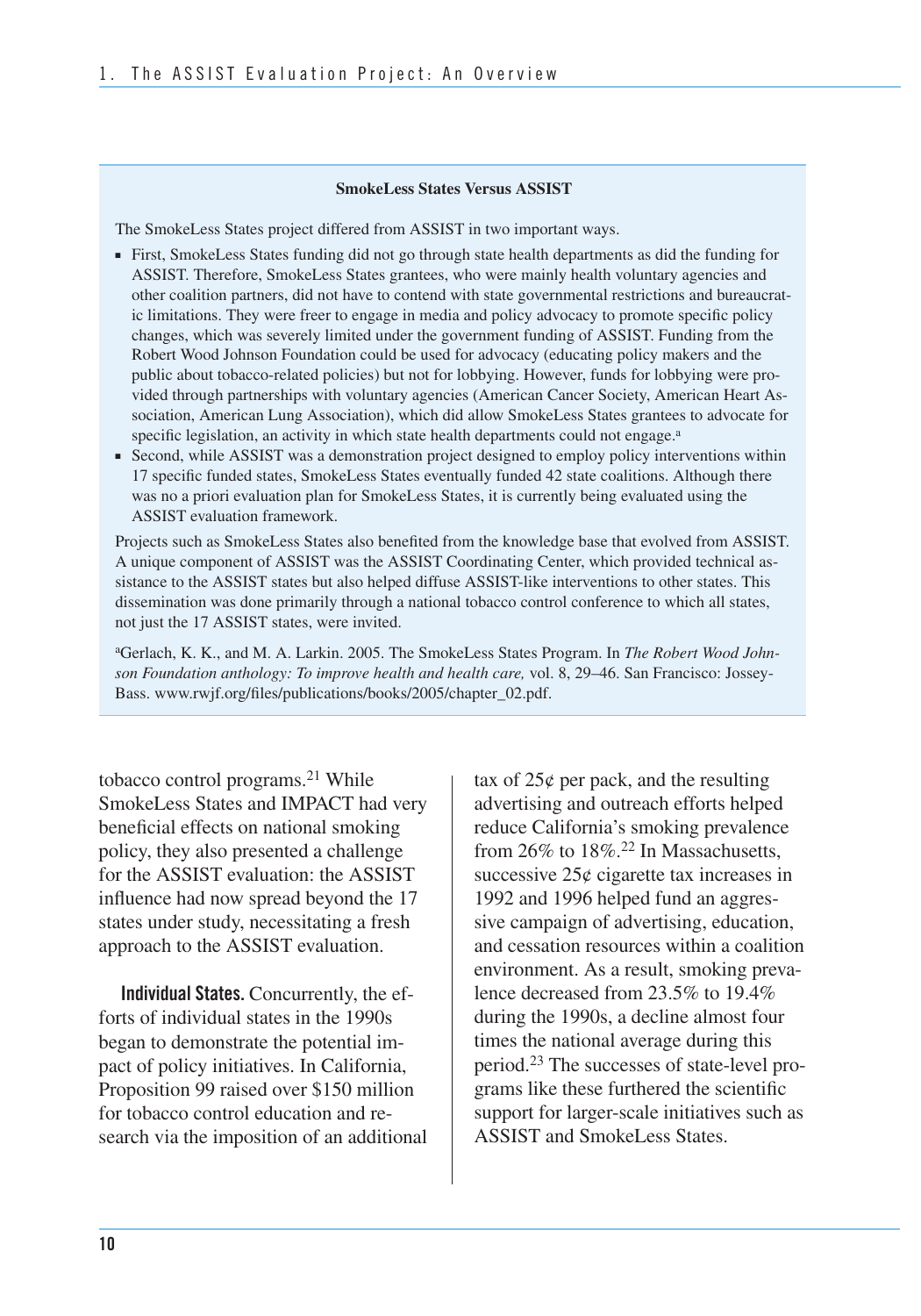**Turning Point for the Tobacco Industry.**  The tobacco industry, whose marketing expenditures have always far outstripped the sums invested in tobacco control, responded to these measures with numerous counterefforts. These ranged from spending tens of millions of dollars on efforts to defeat policy initiatives such as the ones outlined above, to moments such as April 14, 1994, when the CEOs of seven major tobacco companies appeared before the U.S. House of Representatives Subcommittee on Health and the Environment chaired by Rep. Henry Waxman and claimed that nicotine was "not addictive."<sup>24</sup>

However, the tide of both public opinion and legislation turned substantially against the tobacco industry during the 1990s. In particular, a 1994 lawsuit by the state of Mississippi to recover the costs of treating sick smokers under Medicaid unleashed a flood of similar lawsuits from other states, culminating in settlements with four individual states and, ultimately, the \$300+ billion Master Settlement Agreement between the tobacco industry and state attorneys general in 1998.25 This settlement, which provided monetary payments to states as well as funding for numerous tobacco cessation resources, put the industry in the unique position of subsidizing tobacco control efforts at the same time it was aggressively marketing its products. Of equal importance, this agreement also negotiated the conditions under which internal tobacco industry documents that revealed the scope of industry efforts to promote its products and to counter tobacco control efforts should be made and remain accessible to the public.

All of these factors combined to create both great progress and great challenges in tobacco control by the end of the 1990s. Tobacco use in the United States is now lower than it has been in over half a century, and there is a strong and growing evidence base that shows that population-based strategies are effective. In the process, the public's perception of tobacco use has changed and is now viewed as a social as well as an individual problem.

### *Tobacco Control Today*

 On September 30, 1999, the ASSIST contracts ended and on October 1, 1999, CDC funding for the National Tobacco Control Program (NTCP) began. Chapter 10 in Monograph 16 describes the transi- tion from ASSIST and IMPACT to NTCP. As of 2005, the field of tobacco control encompassed a broad mosaic of efforts spanning the entire spectrum from the individual, to the community, to national and even global populations. The evolu- tion of those efforts over time points to a number of trends that have influenced the direction of the evaluation of ASSIST:

- **Increasing complexity.** A generation ago, tobacco control specialists looked at the effectiveness of individual interventions. Today, they are also likely to be examining interrelated social, political, and economic factors that relate to the root causes of tobacco use—interventions in which causes and effects must be quantified by increasingly sophisticated and often indirect means.
- **Larger sample sizes.** There is a clear trend toward interventions aimed at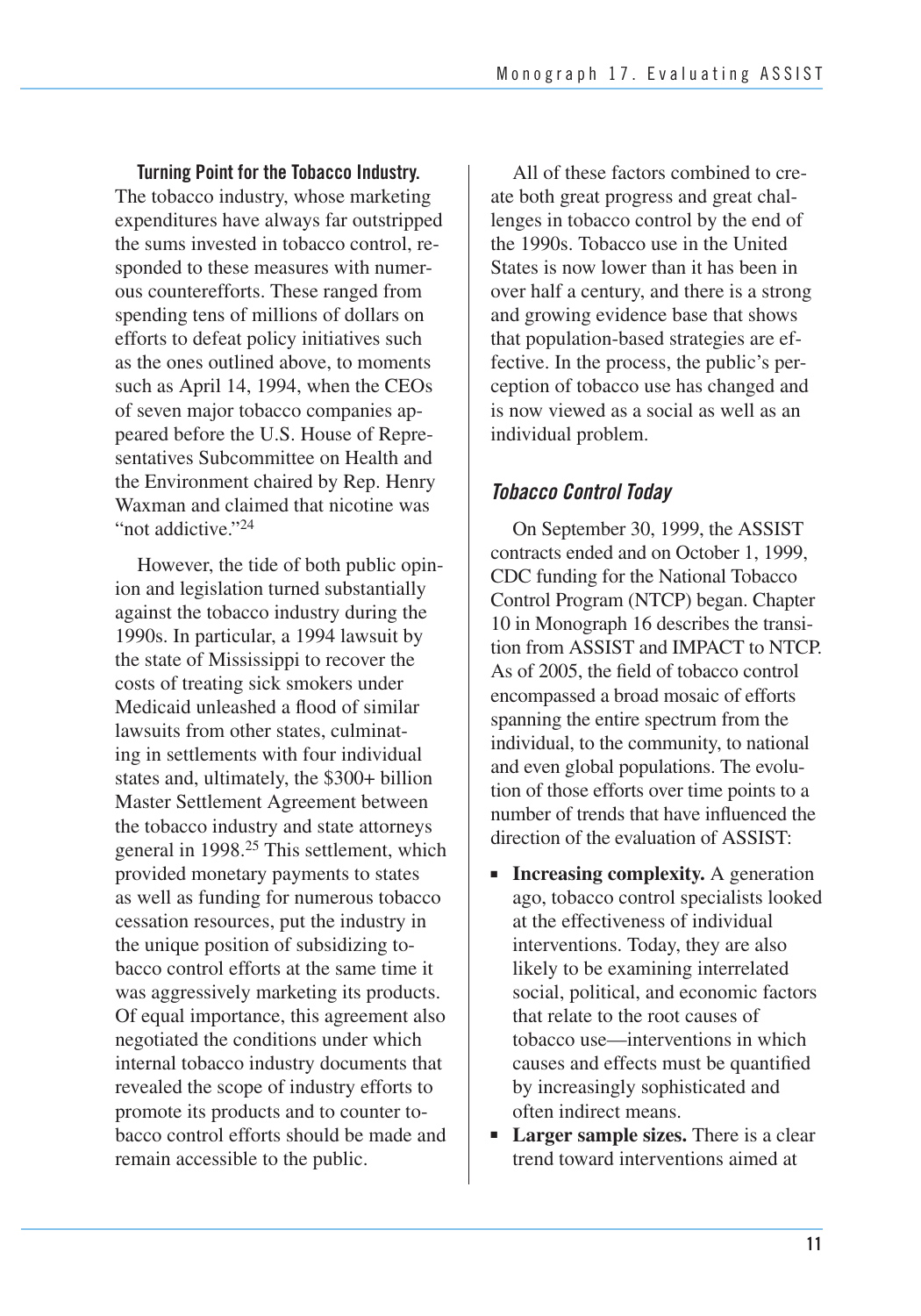larger populations, in keeping with a growing epidemiological and systems view of tobacco use and health issues. Factors behind this trend include the spread of policy interventions and dissemination of best practices to growing stakeholder networks. In a world where a highly competitive tobacco industry seeks growth in overseas markets and targets population groups, future efforts to reduce tobacco use will become global as well as national.

- **More stakeholders.** Tobacco control has evolved over the past several decades from an ancillary public health issue to a field unto itself. Today, stakeholders range from practitioners and activists at the community level, to an extensive and transdisciplinary network of researchers, to thought leaders and organizations at the highest levels of government.
- **Tougher gains over time.** As of 2004, adult smoking prevalence

rates over the preceding 15 years had declined at approximately half the rate of the 15 years following the release of the 1964 surgeon general's report.26 While today's continuing rates of decline remain a positive trend, it is clear that further gains in tobaccorelated health increasingly lie beyond simple interventions.

Trends such as these can be seen clearly by doing a side-by-side comparison of the two most recent large-scale government tobacco control efforts, COMMIT and ASSIST. Table 1.1 illustrates many of the factors that influenced the design of the ASSIST evaluation. (For a more extensive comparison of COMMIT and ASSIST, see Monograph 16, chapter 1, p. 10.)

These differences underscore the natural evolution that occurred in tobacco control and, by corollary, other issues in public health. As a result, the ASSIST evaluation represents an important first

| <b>COMMIT</b>                                                                                  | <b>ASSIST</b>                                                                                                                                                                                     |
|------------------------------------------------------------------------------------------------|---------------------------------------------------------------------------------------------------------------------------------------------------------------------------------------------------|
| Focus on community-level interventions                                                         | Focus on state- and community-level interventions                                                                                                                                                 |
| Interventions to directly change smoking behavior                                              | Interventions to change the social and cultural<br>environment and attitudes toward smoking.<br>These environmental changes, in turn, create an<br>environment that changes tobacco use behavior. |
| Clinical trial model, tracking a cohort within city<br>pairs with and without intervention     | Ecological model applied to statewide populations                                                                                                                                                 |
| Focus on developing intervention channels                                                      | Focus on policy change, program implementation,<br>and capacity building                                                                                                                          |
| Focus on research and data collection with less<br>funding to direct services or interventions | Demonstration project with less focus on research<br>or evaluation and most funding directed toward<br>interventions                                                                              |
| Incorporated a community-level coalition model                                                 | Incorporated a state-level coalition model                                                                                                                                                        |
|                                                                                                |                                                                                                                                                                                                   |

#### **Table 1.1. Comparison of COMMIT and ASSIST**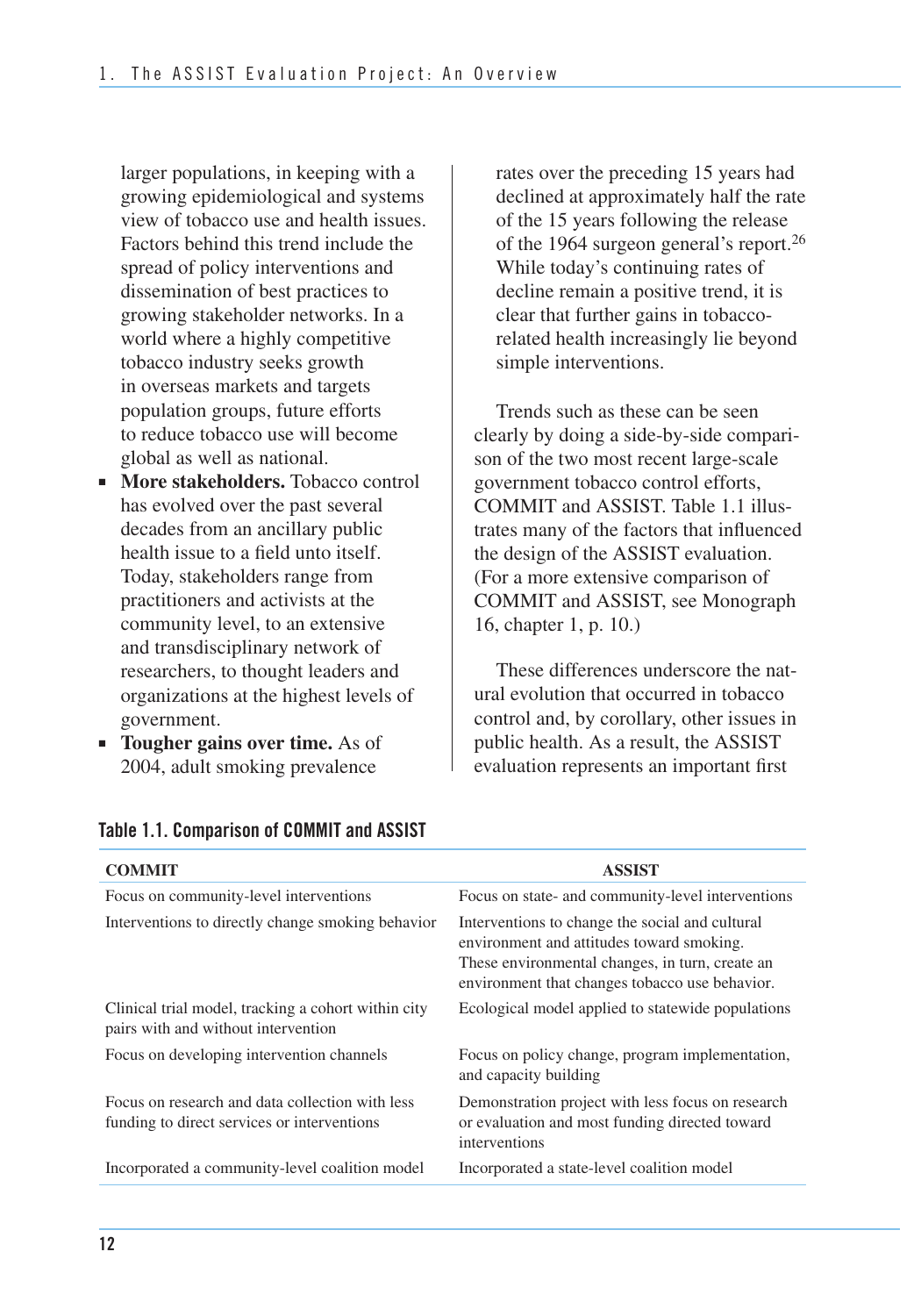step in how to assess future populationlevel efforts that address tobacco use and, potentially, other behaviors that cause preventable death and disease. It represents a fundamental change in evaluation methodology, as well as a base from which future public health and evaluation efforts will continue to evolve.

# **The ASSIST Evaluation**

Because ASSIST was a demonstration project, the original evaluation plan was for a very limited assessment, based on a comparison of final outcomes (e.g., tobacco use) between ASSIST and non-ASSIST states. The rationale for this was that ASSIST interventions were based on known science, its influence was initially limited to specific states, and its focus was on implementation. However, as NCI efforts increasingly focused on identifying and disseminating *evidencebased approaches* into practice across the cancer control continuum to increase the likelihood of improved intervention outcomes,27 it became clear that evaluating ASSIST was crucial.

- This project represented a rare opportunity to measure the effectiveness and cost-effectiveness of upstream interventions, particularly as they related to other accepted public health interventions (such as mammography, diet and exercise approaches to obesity prevention, and injury and violence prevention) and public education.
- ASSIST interventions were expanding to other states, amidst other modalities for tobacco control, and a mechanism

was needed to assess how effective these measures were at a population level.

■ The science of evaluation itself needed to evolve beyond the bounds of randomized clinical trials and single disciplines toward methods and measures to evaluate complex public health initiatives.

 Fundamental differences between COMMIT and ASSIST precluded adapt- ing the COMMIT evaluation meth- odology to ASSIST. COMMIT was a randomized community trial, and its purpose was to test the effectiveness of an intervention and the dissemination of suc- cessful strategies through a demonstration project. The protocol for COMMIT was fixed across all sites, whereas the protocol for ASSIST varied across sites. In addi- tion, COMMIT was implemented only in communities whose populations ranged in size from 50,000 to 170,000, whereas ASSIST was implemented across entire states whose mean population size was approximately four million.

Evaluating ASSIST, therefore, required a new approach. ASSIST was a large-scale, multisite demonstration project (Phase V) designed to reduce smoking prevalence through the development and implementation of a comprehensive tobacco prevention and control intervention. It was a natural experiment rather than a randomized experiment and was not comprehensive in the scope of its interventions, which meant that ASSIST was not amenable to a standard evaluation of processes or outcomes. Instead, this effort required an evaluation paradigm that could measure the impact of program interventions on public health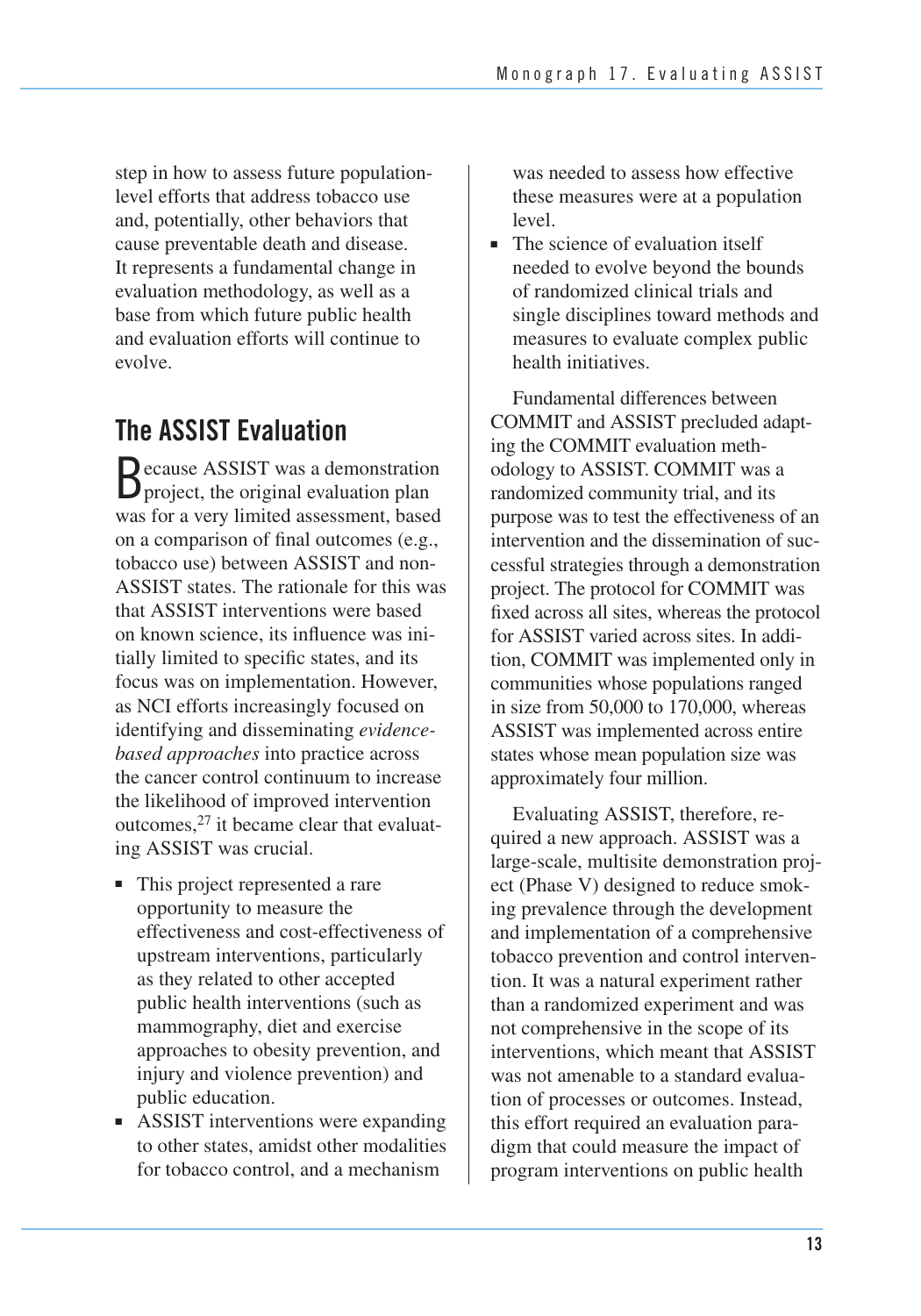outcomes in an environment with substantial diffusion of these interventions.

 What factors ultimately defined the methodology for evaluating ASSIST? Four key principles underscored the design and implementation of this evaluation:

**Use an Ecological Approach.** This evaluation was not a simple cause-and-effect study, but rather an observation of numerous factors interacting toward an outcome. There were multiple levels of activity; these levels interacted synergistically over time; and they formed elements of an overall approach in which the sum of the parts was expected to be greater in terms of success than each individual program component alone.

**Measure the Impact of Social Rather Than Individual Change.** The classic randomized experiment measures the effectiveness of a single intervention on a defined outcome. By comparison, ASSIST sought to change the social environment surrounding tobacco use and, in turn, effect longterm changes in individual behavior.

**Seek to Measure Capacity for Change.** In the clinical model, an intervention has a specific effect. In the ecological model, interventions create capacity (in the form of resources, coalitions, and policy) that, in turn, creates environmental change and continues to adapt to the conditions of this environment.

In tobacco control, growing evidence shows the impact capacity has to change behaviors and outcomes: for example, according to recent CDC best practices, recommended levels of funding could have substantial positive impact on tobacco sales;28 however, successful

implementation of these resources requires adequate infrastructure, such as numbers of staff and levels of staff experience, and the strength of agency and community coalitions.<sup>29,30</sup> That infrastructure was conceptualized and subsequently quantified as capacity, a concept for which there are multiple models in the extant literature (W. Trochim, F. Stillman, P. Clark, and C. Schmitt, 2003, "Empirically-Developed Conceptual Model," unpublished work).

**Focus on Intermediary as well as Final Outcomes.** The ASSIST evaluation focused not only on the long-term goals of a tobacco control program—namely, reduced tobacco prevalence and cigarette consumption levels—but also identified, assessed, and in some cases measured the relationship between the intervention, interim outcomes, and long-term outcomes. A formal measure of some of these outcomes, the Initial Outcomes Index, was part of the ASSIST evaluation analysis, based on measures of total cigarette price, a rating of local and state clean indoor air policies, and the percentage of workers covered by 100% smoke-free workplaces.

Before ASSIST, no evaluation methodology had been developed to measure the outcomes of such a complex program. The ASSIST evaluation was designed to determine if multiple, community-based, statewide efforts could accelerate the reduction of smoking prevalence; the evaluation was not designed to compare any single tobacco control intervention or combination of interventions. Measures of program effectiveness included individual-level outcomes (e.g., reductions in cigarette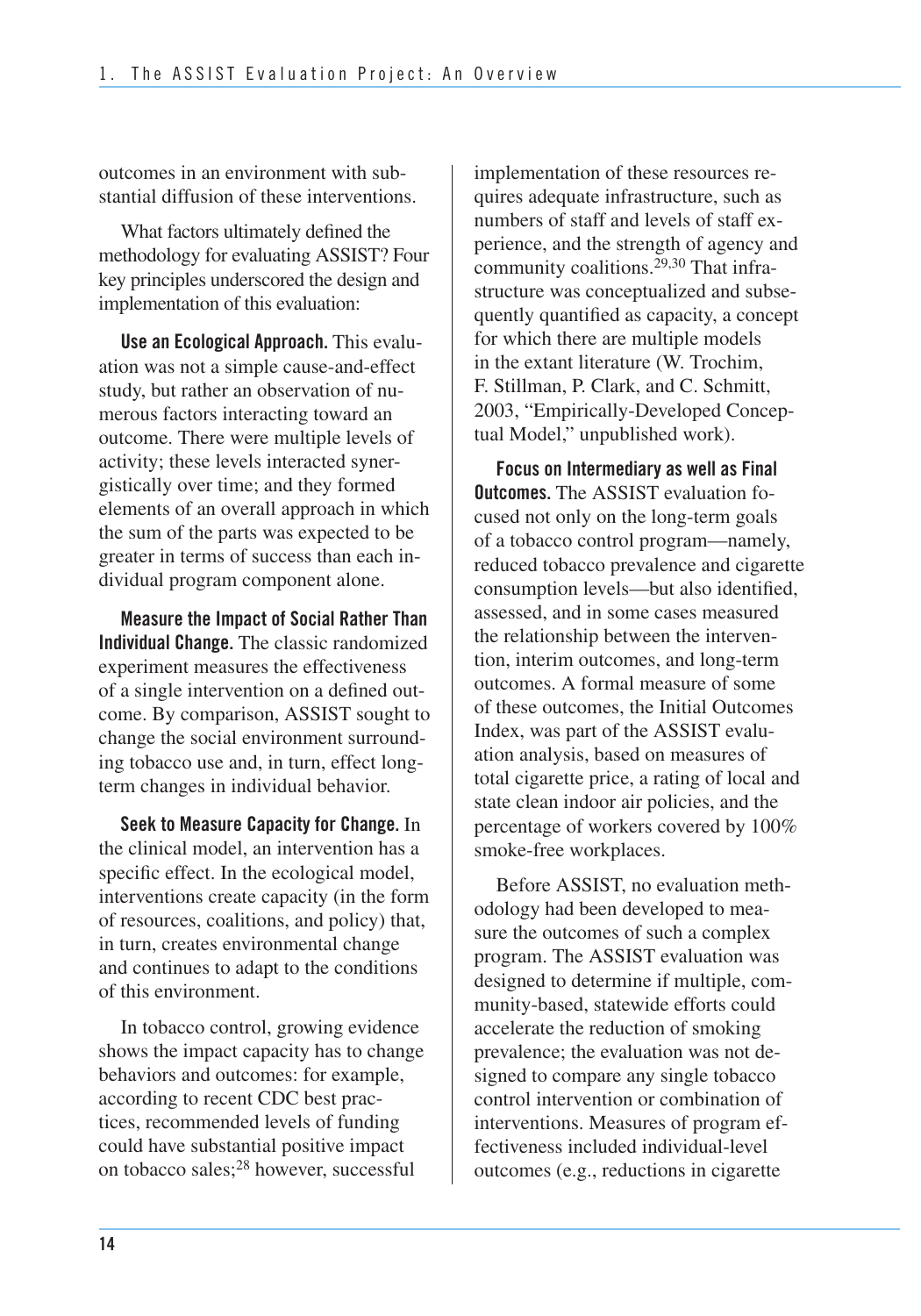#### **Randomized Clinical Trials Versus ASSIST**

The requirements of the ASSIST evaluation were not unique to tobacco control. A growing evidence base to guide clinical practice, such as the Cochrane Collaboration, is being increasingly applied to public health interventions. However, clinical practices do not necessarily translate well to public health settings. For example, randomized clinical trials are often inappropriate or infeasible in public health settings, where it is often impossible or undesirable to limit interventions across population groups. In addition, randomized clinical trials frequently do not account for the complexity of effect modification of the interventions and comorbidity factors found in the real world—a fact illustrated by the growth of public health efforts that use a systems approach to model the interplay between linked epidemics and related phenomena.<sup>a</sup> Finally, randomized clinical trials may have limited generalizability outside the restricted interventions and populations used in the trials.

Using Cochrane-style meta-analysis efforts to drive future advances in evidence-based public health requires a fresh approach to program evaluation. The size and scope of the ASSIST effort made it an ideal test case for developing such an evaluation methodology.

aCenters for Disease Control and Prevention. 2004. Syndemics Prevention Network. http:// www.cdc.gov/syndemics.

consumption and smoking prevalence) as well as macro-level environmental changes (e.g., enactment of policies and legislation, and increase in the coverage of tobacco-related issues in the media). Because ASSIST was a demonstration project, the proportion of evaluation dollars to program dollars was quite low less than 5%. The rationale behind this lack of investment in a comprehensive

evaluation of ASSIST was that as a Phase V project, ASSIST was supposed to implement strategies whose effectiveness had already been documented, not break new ground or test the effectiveness of new methods. Thus, the original plans to evaluate ASSIST relied on a very simple methodology that required little additional data collection—comparing tobacco use and environmental changes in ASSIST and non-ASSIST states.

 However, the ASSIST evaluation evolved into an integrated and com- prehensive analysis of ASSIST and of state-level tobacco control program effectiveness in general. The ASSIST evaluation compared changes in tobacco control policies, state per capita cigarette consumption, and adult smoking preva- lence in ASSIST and non-ASSIST states and the District of Columbia. Smoking prevalence was obtained from adults interviewed in the NCI-sponsored To- bacco Use Supplement to the U.S. Cen- sus Bureau's Current Population Survey (TUS-CPS) in 1992–93 and 1998–99. Per capita cigarette consumption was calculated every two months for each state from sales data for the total number of cigarette packs moved from wholesale warehouses, divided by the state's adult population. This analysis represented a major advance in the evaluation of com- prehensive state-level tobacco control programs and, by corollary, of complex multifactor public health interventions.

The development of the ASSIST evaluation conceptual framework helped redirect the evaluation effort to a more comprehensive look at overall tobacco control development and effectiveness.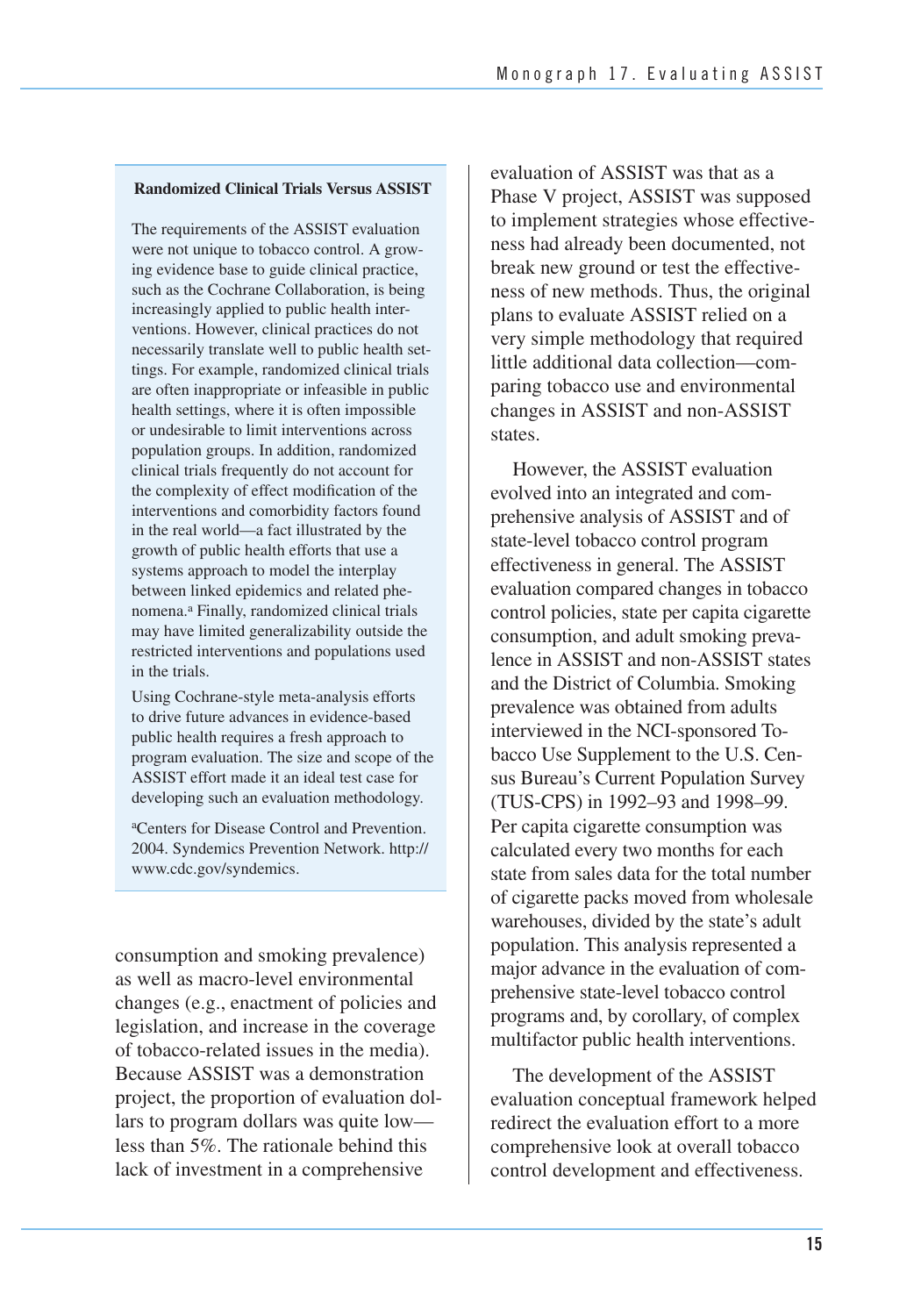On the basis of this model, a series of research questions were formulated to establish linkages between the complex program components and outcomes. In addition to examining whether the 17 ASSIST states achieved lower cigarette consumption and lower smoking prevalence than the other 33 states and the District of Columbia, the evaluation design provided for an in-depth evaluation of state tobacco control program components. The evaluation allowed a determination of whether states with more tobacco control resources and infrastructure and those that focused more effort on changing the policy environment produced greater change in tobacco-related policies (initial outcomes) and achieved lower tobacco prevalence and cigarette consumption rates (final outcomes).

## **Conceptual Design**

ASSIST represents an ecological systems model (sometimes referred to as "the new public health")—an approach that focuses on changing the social, cultural, economic, and physical environmental factors that influence health behaviors.31,32

 The ASSIST evaluation model is based on the assumption that cigarette smoking is driven by a complex set of environmental factors and that changes in smoking that result from tobacco control policy initiatives occur incrementally and at a modest pace. Testing these as- sumptions required multiple outcome points (initial, intermediate, and final) to track change as it occurred over the 8-year span of ASSIST. This span accommodated the expectation that a mea-surable reduction in smoking prevalence

 would lag behind changes in policy and social norms and would also lag behind reductions in cigarette consumption. Therefore, early signs of change, such as change in policy for states (for example, the amount of tax or new clean indoor air legislation), could serve as an initial indi-cator that the intervention had an effect.

## **The ASSIST Evaluation Model**

### *Evolution*

In 1992, an evaluation group was convened to develop and implement an evaluation methodology for ASSIST, as originally designed—as a simple comparison of smoking prevalence between ASSIST and non-ASSIST states. An early plan also included matching ASSIST states with non-ASSIST states. However, this methodology lacked adequate statistical power to assess change.

Some components of the early evaluation design included

- Measures such as the TUS-CPS, an extensive tobacco use questionnaire, tied in with the U.S. Census and tobacco use information from the Behavioral Risk Factor Surveillance System (BRFSS) developed by NCI but implemented by the CDC.
- An ASSIST Coalition Assessment designed as a qualitative measure of state-level tobacco control coalitions, in areas such as environmental, structural, and functional characteristics. This assessment, a case study approach based on document reviews, one-onone interviews, direct observations, and a written survey instrument, was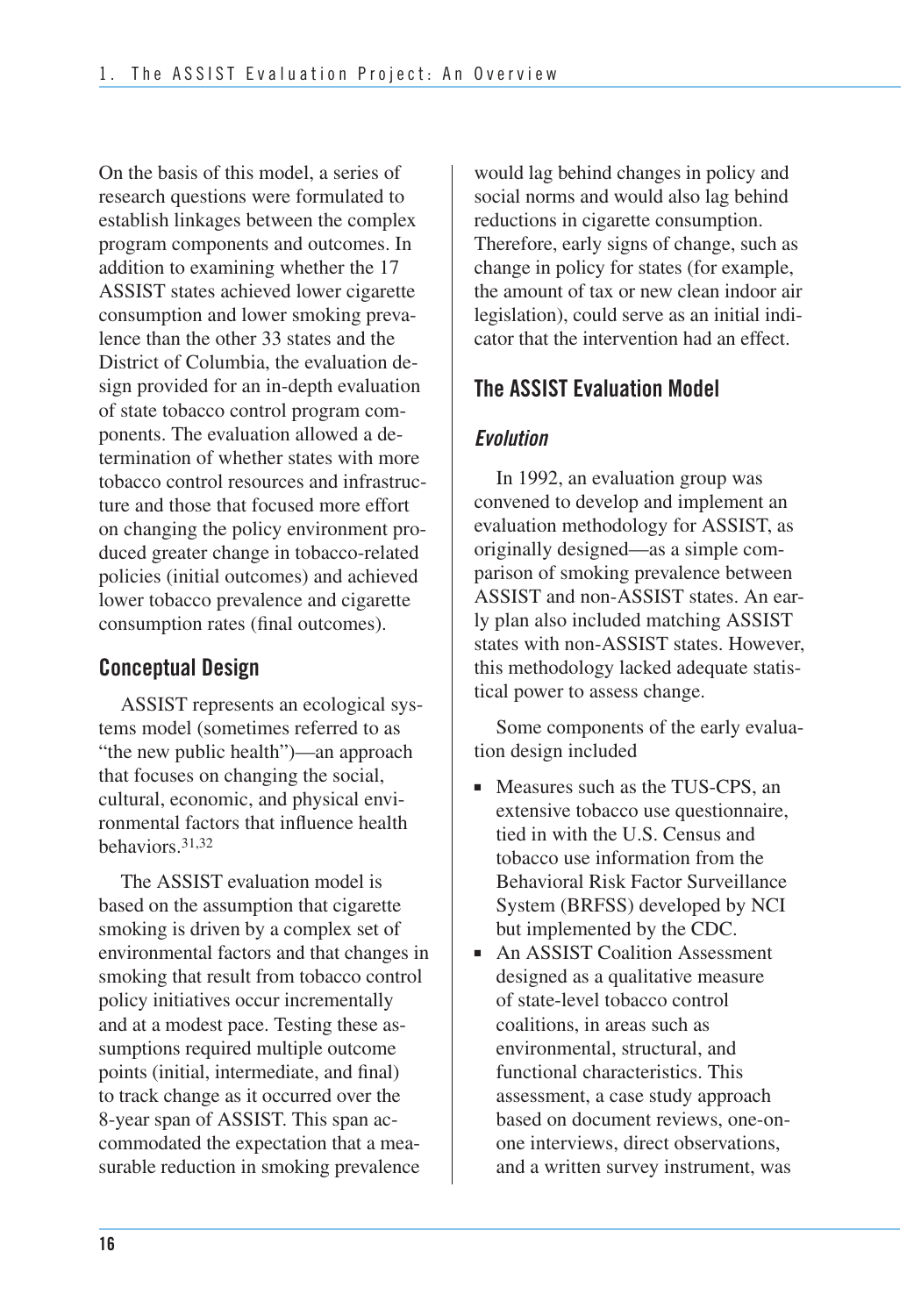pilot tested but never implemented across all ASSIST states. Ultimately, the Strength of Tobacco Control (SoTC) measure, discussed in more detail in chapter 2, was developed and implemented to gather data on program components and functioning across all U.S. states.

■ A rating system for the ASSIST evaluation using the State Cancer Legislative Database.

In the second phase of the ASSIST evaluation, a Technical Expert Panel was convened and the final conceptual framework was developed. This section describes its key constructs, assessment techniques, and the analytical methods used for prevalence and consumption analyses.

 The ASSIST evaluation ultimately compared changes in tobacco control pol- icies, state per capita cigarette consump- tion, and adult smoking prevalence in the 17 ASSIST states with those in the 33 non-ASSIST states and the District of Co- lumbia. The evaluation also analyzed the effect of program components and tobac- co control policies on smoking prevalence and per capita cigarette consumption. The development of the ASSIST evaluation conceptual framework and the research questions that sought to establish linkages between the program components and program outcomes provided a more com- prehensive assessment of ASSIST effec- tiveness and tobacco control functioning across the United States.

#### *Key Constructs*

Figure 1.3 presents the conceptual framework for the ASSIST evaluation, illustrating the sequential process of change resulting from statewide tobacco control efforts. The model consists of key constructs that may impede or promote progress toward the final outcomes of reducing cigarette consumption and smoking prevalence, expressed as groupings of related variables used to index or measure the more abstract concepts behind them.

 Figure 1.4 shows the timeline for data collection in the ASSIST evalua- tion. Per capita cigarette consumption data were collected every two months for each state from sales data for the total number of cigarette packs moved from wholesale warehouses, divided by the state's adult population. Smok- ing prevalence was collected in the NCI-sponsored TUS-CPS in 1992–93 and 1998–99. For the ASSIST evalua- tion, only data from baseline (1992–93) and final (1998–99) collections were used. Data for the SoTC measure were collected only once, at the end of the intervention phase, whereas data for the Initial Outcomes Index (IOI) were col- lected throughout the study. The mea- surement and computation of indirect indices such as SoTC and IOI required more sophisticated efforts, described in detail in chapters 2 and 4, respectively, in this monograph. Table 1.2 delineates the key constructs and the variables that were proposed for the evaluation.

The Strength of Tobacco Control (SoTC) index was developed to measure the components of ASSIST or ASSIST-like programs. The index is a multi-element measure consisting of three major components: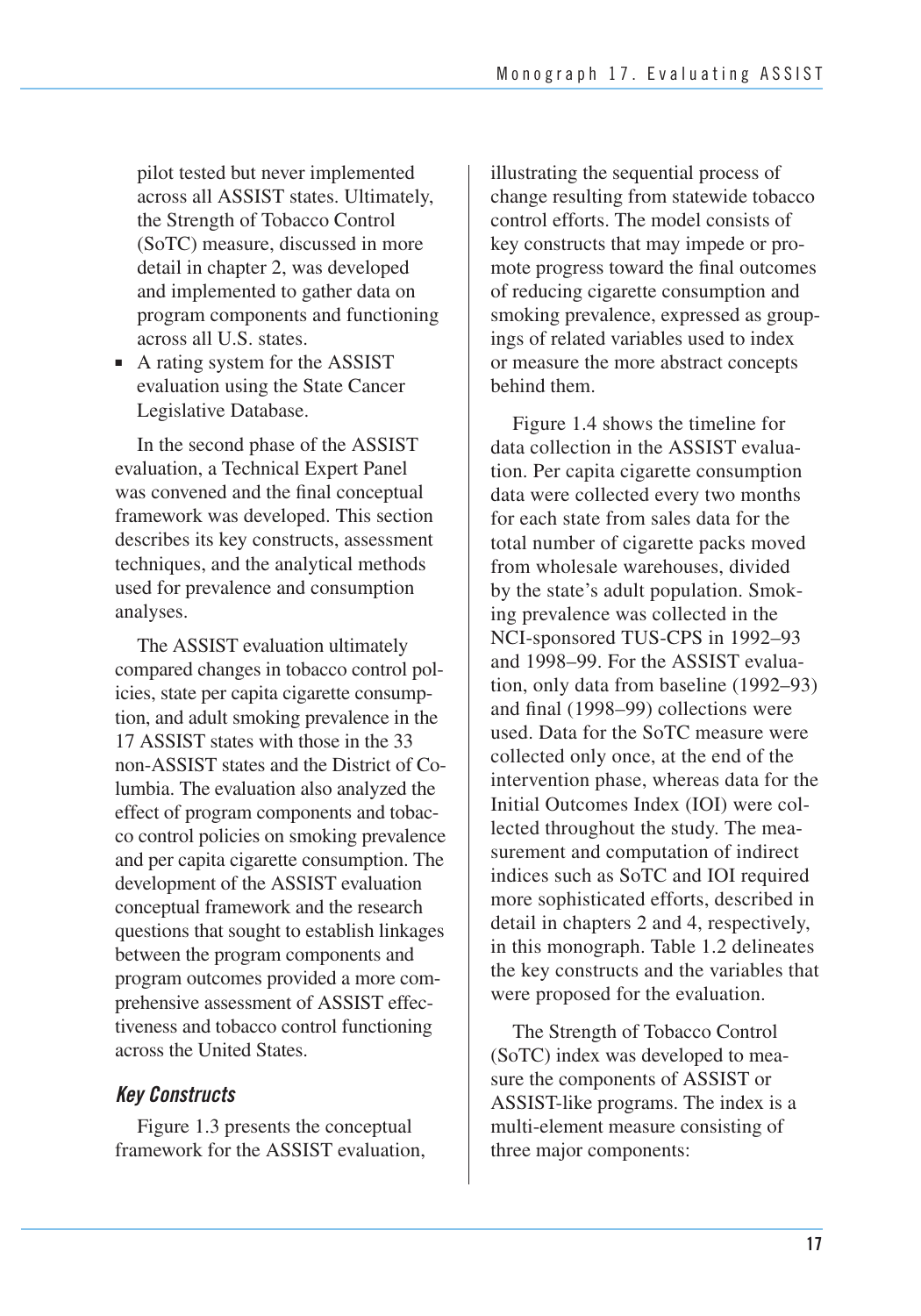

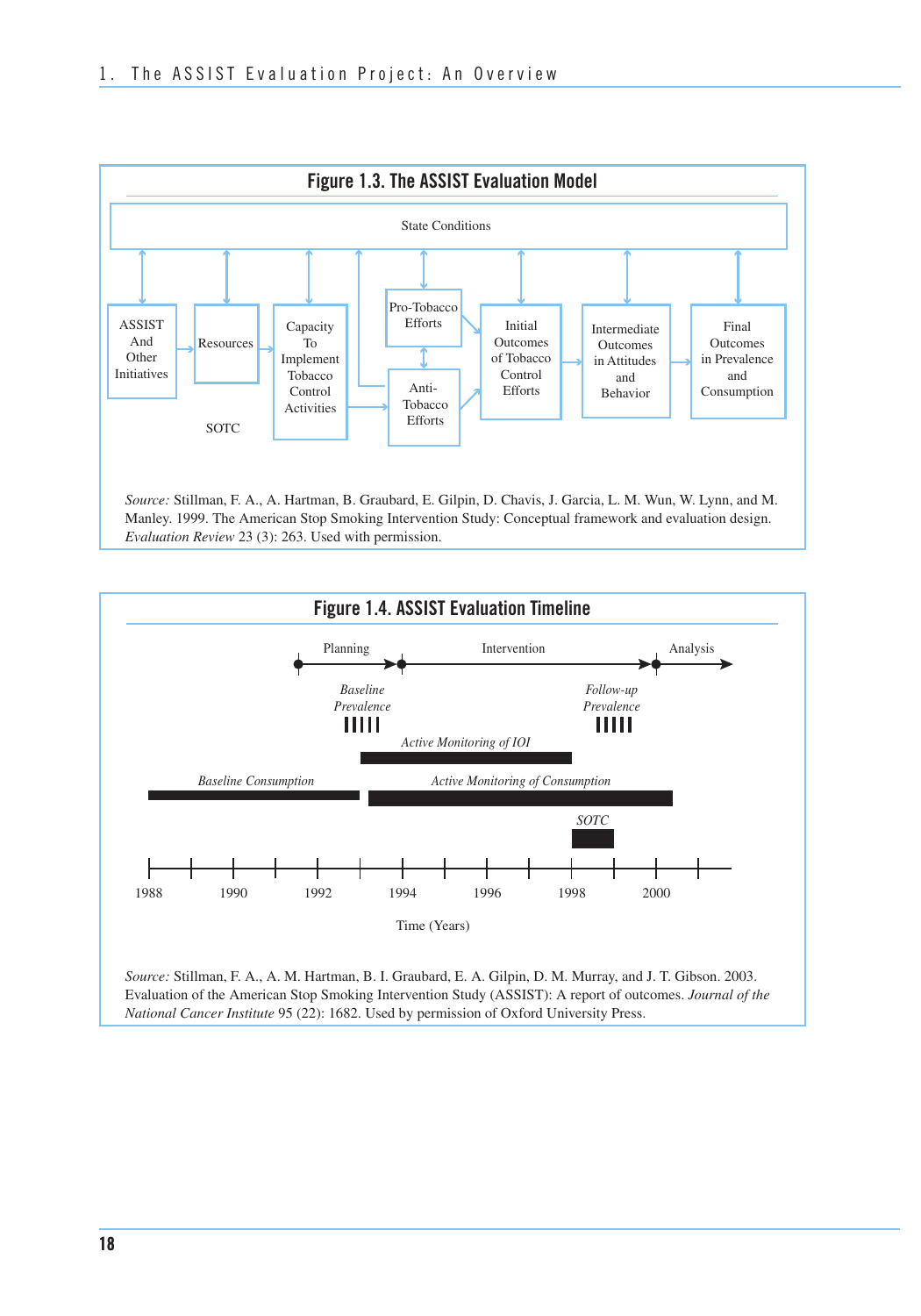| <b>Measure</b>                                                   | <b>Variable</b>                                                                                                                                                                                                                                                                                                                    |
|------------------------------------------------------------------|------------------------------------------------------------------------------------------------------------------------------------------------------------------------------------------------------------------------------------------------------------------------------------------------------------------------------------|
| Key constructs                                                   |                                                                                                                                                                                                                                                                                                                                    |
| Resources <sup>a</sup>                                           | • Dollars expended for tobacco control<br>Source of funds for tobacco control                                                                                                                                                                                                                                                      |
| Capacity to implement tobacco<br>control activities <sup>a</sup> | • Number of state-level tobacco control personnel<br>• Capability of state organization to provide surveillance, training,<br>and technical assistance<br>Number of state organizations involved in tobacco control<br>• Frequency and type of contact between organizations<br>• Linkages between state and local tobacco control |
| Antitobacco efforts <sup>a</sup>                                 | • Quality of state tobacco control plan<br>Comprehensiveness of state tobacco control plan<br>• Type of tobacco control strategies<br>Comprehensiveness of state tobacco control effort                                                                                                                                            |
| Protobacco efforts                                               | • Advertising dollars<br>• Legislative activities<br>• Other activities                                                                                                                                                                                                                                                            |
| State conditions                                                 | • Age, education, population size, poverty status, race/ethnicity,<br>sex. urban/rural                                                                                                                                                                                                                                             |
|                                                                  | • Economic value of tobacco from agricultural, manufacturing, and<br>processing (% of gross state product)                                                                                                                                                                                                                         |
| Outcome measures                                                 |                                                                                                                                                                                                                                                                                                                                    |
| Initial outcomes                                                 | • Rating of local and state tobacco control policies<br>• Percentage of workers covered by clean indoor air policies and<br>workplace smoking bans<br>• Media advocacy score<br>Cigarette price/tax                                                                                                                                |
| Intermediate outcomes                                            | <b>Behavior change</b><br>Attitudes                                                                                                                                                                                                                                                                                                |
| Final outcomes                                                   | Prevalence<br>■ Consumption                                                                                                                                                                                                                                                                                                        |

#### **Table 1.2. Key Constructs and Variables Initially Proposed for the ASSIST Evaluation**

*Source:* Stillman, F., A. Hartman, B. Graubard, E. Gilpin, D. Chavis, J. Garcia, L. M. Wun, W. Lynn, and M. Manley. 1999. The American Stop Smoking Intervention Study (ASSIST): Conceptual framework and evaluation design. *Evaluation Review* 23 (3): 264. Used with permission.

<sup>a</sup>Summarized to form the Strength of Tobacco Control (SoTC) index.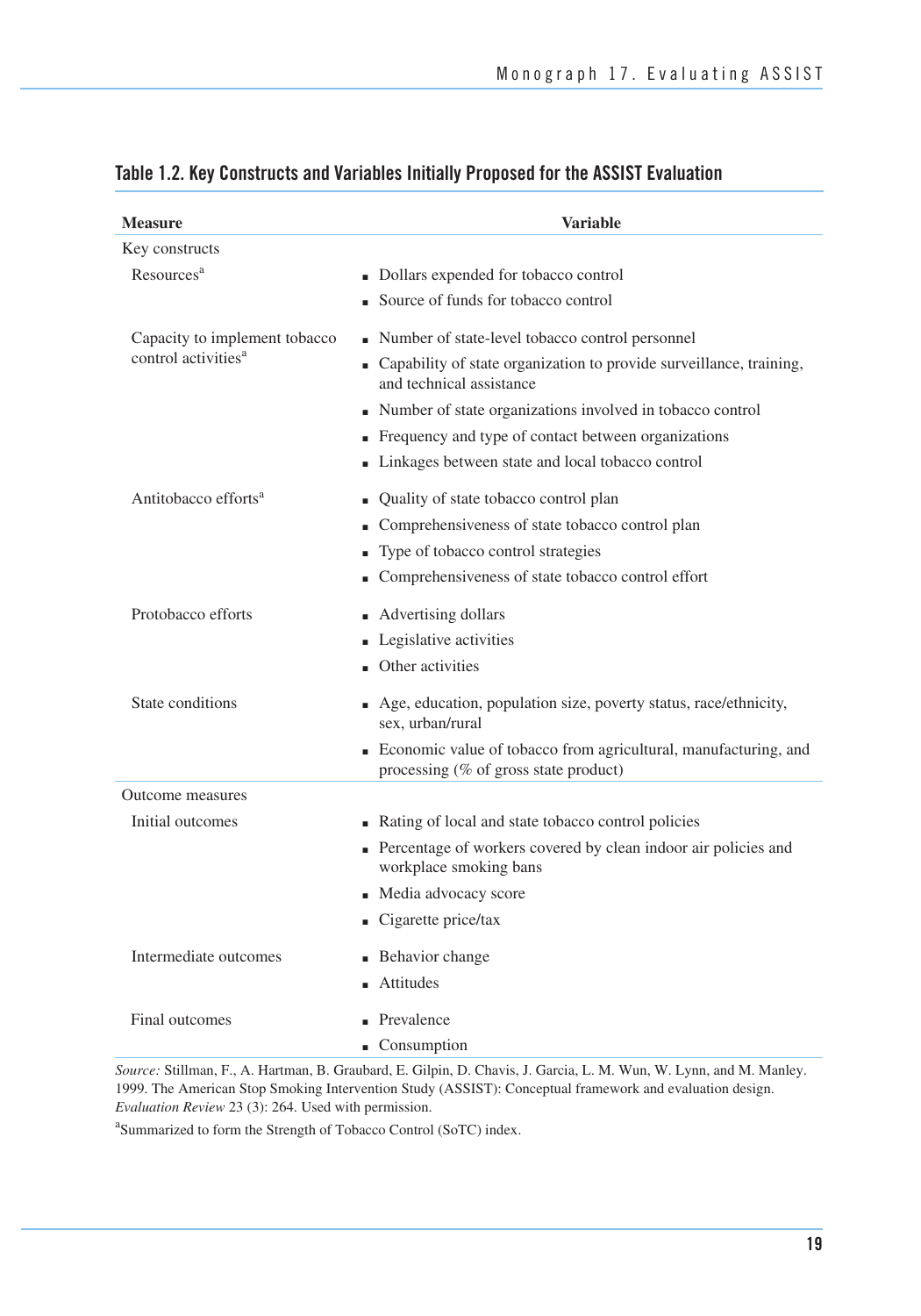- The first component of SoTC is **resources** committed to state tobacco control efforts. This construct includes state budgetary expenditures for tobacco control and the number of personnel working on tobacco control.
- The second component is the **capacity** to implement tobacco control activities. This construct includes the number of statelevel agencies and local coalitions committed to tobacco control. This capacity construct also measures the extent to which specific structures and linkages have developed among key state agencies, coalitions, and advocacy groups. Studies have demonstrated that these linkages can be measured with quantitative indicators.33,34
- The third component is tobacco control program **efforts**. This construct includes tobacco control program efforts that focus on socioenvironmental and policy interventions and efforts that focus on changing individual behavior.

These three variables (resources, capacity, and efforts) were summarized to form the overall exposure measure of tobacco control efforts at the state level—SoTC—which in turn served as an indirect measure of ASSIST.

### *Outcome Measures*

Tobacco control efforts produce many types of change, as noted by the outcome measures listed in table 1.2. Initial outcomes could be measured at both the individual (micro) and state (macro) levels. For example, a workplace tobacco policy (a primary intervention objective) is an

initial outcome. Workplace tobacco policies can be self-imposed by employers and measured by individuals responding to a survey, or they can be mandated by state or local legislation and measured by a rating of the state or local legislation. Intermediate outcomes include changes in smoking behavior (quit attempts) and changes in attitudes. Final outcomes include changes in consumption levels and prevalence rates as well as in initiation rates and quit ratios.

The analyses of multiple outcomes (e.g., cigarette consumption, quit ratios, initiation rates, delay in age of initiation, changes in workplace policies, and media exposure at their different levels initial, intermediate, final—in addition to smoking prevalence outcomes) are critical to understanding the relationships and timing of the various components of the tobacco control model. From the California experience, it is apparent that changes in cigarette consumption can be seen sooner than changes in prevalence.35 Changes in prevalence attributable to an intervention result from a complex mixture of changes in quitting and initiation, delays in the age of initiation, and changes in the ability to affect these in the entire population examined. Cigarette consumption may also change as a consequence of several factors, such as the number of people beginning to smoke, the number of people quitting completely, and the number of smokers cutting down the number of cigarettes smoked. However, cigarette consumption is a more sensitive measure of tobacco control outcomes than smoking prevalence because it is a continuous measure and is collected frequently over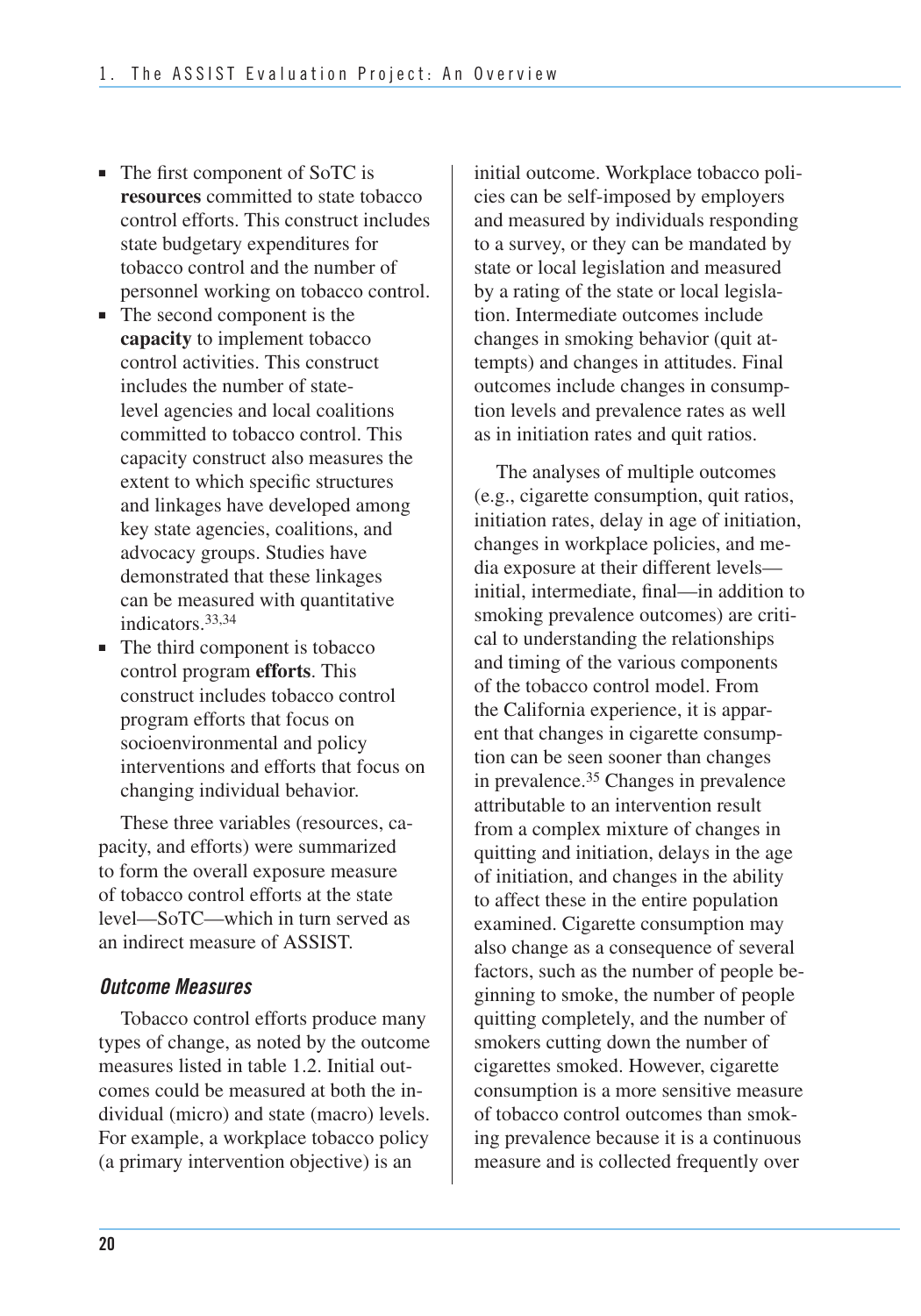time, resulting in many more measurements with a better basis for estimating trends in a time-trend analysis.36

## **Research Questions**

 The ASSIST evaluation was guided by a series of research questions that are summarized in table 1.3. The initial ques- tion was whether the 17 ASSIST states would achieve lower cigarette consump- tion rates and lower smoking prevalence than all other states.<sup>37</sup> However, the eval- uation design included questions about the relationship between exposure to tobacco control efforts (i.e., as measured by SoTC) or initial outcomes and levels of cigarette consumption and prevalence across all 50 states and the District of Columbia. In other words, did states with higher SoTC scores or higher initial out- come scores have lower tobacco usage? The practices and approaches that were most likely associated with successful

 implementation of state-level tobacco control programs were also identified.

### **Analytic Challenges**

 When ASSIST began in 1991, the initial plan for its evaluation was a son using responses from the BRFSS. However, it was determined that data from the BRFSS were not comparable across states: not all states were using the BRFSS at the beginning of the project; in addition, states used different meth- odologies, specifically varying sampling strategies. The evaluation ultimately used the TUS-CPS, which was developed by NCI for the ASSIST evaluation and was conducted by the Bureau of the Census. Baseline (1992–93), mid-project (1995– 96), and follow-up (1998–99) surveys of smoking and tobacco use prevalence were to be measured in all 50 states and the District of Columbia. The TUS-CPS simple ASSIST/non-ASSIST compari-

#### **Table 1.3. Research Questions Guiding the ASSIST Evaluation**

- What is the effect of ASSIST on cigarette consumption and smoking prevalence rates (final outcomes)?
- ■ What is the relationship between ASSIST and the Strength of Tobacco Control index (SoTC: resources, capacity, and antitobacco efforts)?
- What is the relationship between SoTC and cigarette consumption and smoking prevalence rates?
- What is ASSIST's effect on initial outcomes (worksite smoking bans, legislative scores, media advocacy scores, cigarette prices)?
- How are the initial outcomes related to the final outcomes?
- What is the relationship between SoTC and the initial outcomes?
- Did ASSIST modify the effects of the initial outcomes and/or SoTC's effects on the final outcomes?

*Source:* Stillman, F., A. Hartman, B. Graubard, E. Gilpin, D. Chavis, J. Garcia, L. M. Wun, W. Lynn, and M. Manley. 1999. The American Stop Smoking Intervention Study (ASSIST): Conceptual framework and evaluation design. *Evaluation Review* 23 (3): 267. Used with permission.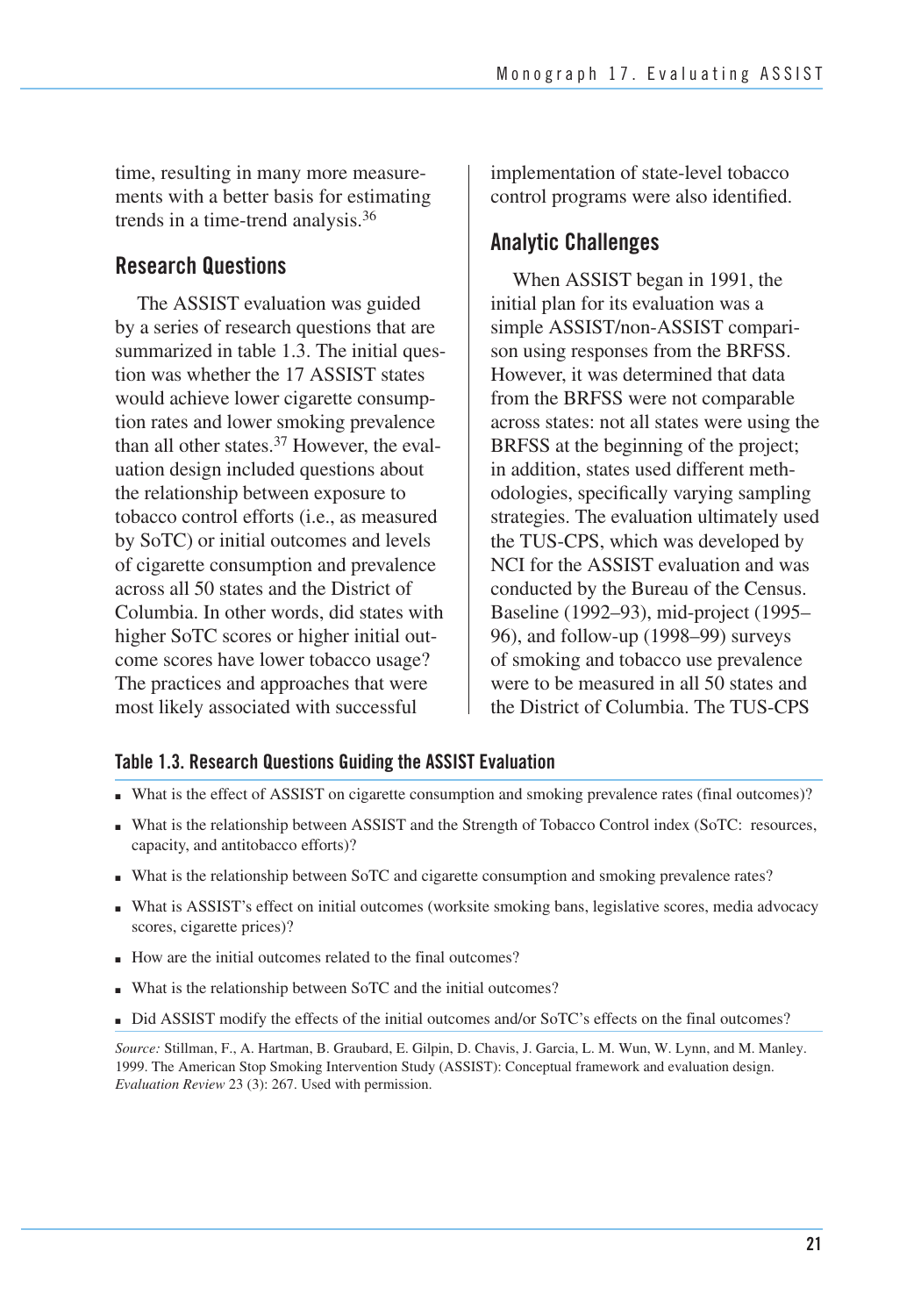provided state-specific estimates as well as overall data on the U.S. population at large.

 The primary endpoint planned for ASSIST was the prevalence of cigarette smoking and other tobacco use in the intervention sites. Smoking prevalence in the ASSIST states was to be com- pared with smoking prevalence in non- ASSIST states. A simple comparison at that time seemed a rational approach be- cause few state health departments had tobacco control programs and ASSIST was therefore relatively unique.

 However, this simple evaluation plan could not be used. The size and com- plexity of this demonstration project resulted in a number of difficult ana- lytic challenges, including diffusion of ASSIST-like activities to other states, variations in state conditions that could affect program implementation or out- comes, site selection bias, and statistical limitations related to the small number of observations (50 states plus the Dis-trict of Columbia).

#### *Diffusion, Contamination, and Secular Trends*

 ASSIST was designed as a catalyst for tobacco control efforts, and no effort was made throughout the project to inhibit or prevent the diffusion of tobacco control strategies from ASSIST to non-ASSIST sites. Within the first few years of the project, non-ASSIST states adopted ASSIST program elements. In fact, the spread of activities from ASSIST to non- ASSIST sites was considered a possible indicator of success, and substantial natu-ral diffusion from parallel antitobacco

 activities was expected to occur through- out ASSIST. ASSIST was considered a precursor to a national tobacco control program with "sustained funding for all states and territories,"<sup>18(p446)</sup> and wide diffusion of ASSIST practice standards would make this transition easier. (As discussed previously, two key initiatives that helped spread the concepts of many ASSIST interventions to other states were the SmokeLess States National Tobacco Policy Initiative and the CDC IMPACT program.)

As a result, at the midpoint of the ASSIST intervention, all states had tobacco control programs. This situation was desirable from a public health perspective, but it made it difficult to characterize non-ASSIST states as control or no-treatment states. In addition, it was expected that it would take an extended period of time for the program to affect consumption and prevalence, making it difficult to separate secular trends in tobacco use from program effects.

### *Competing Factors and Forces*

The evaluation was further complicated by the fact that ASSIST activities were not conducted in a vacuum. State conditions such as demographics (specifically, sex, age, race/ethnicity, poverty status, education, urban/rural, population size) and economic dependence on tobacco (the relative contribution of tobacco growing and manufacturing to each state's economy) were expected to influence the success of tobacco control efforts. In addition, ASSIST represented a considerable economic threat to profits from sales of tobacco. Tobacco industry internal documents reveal that in 1989,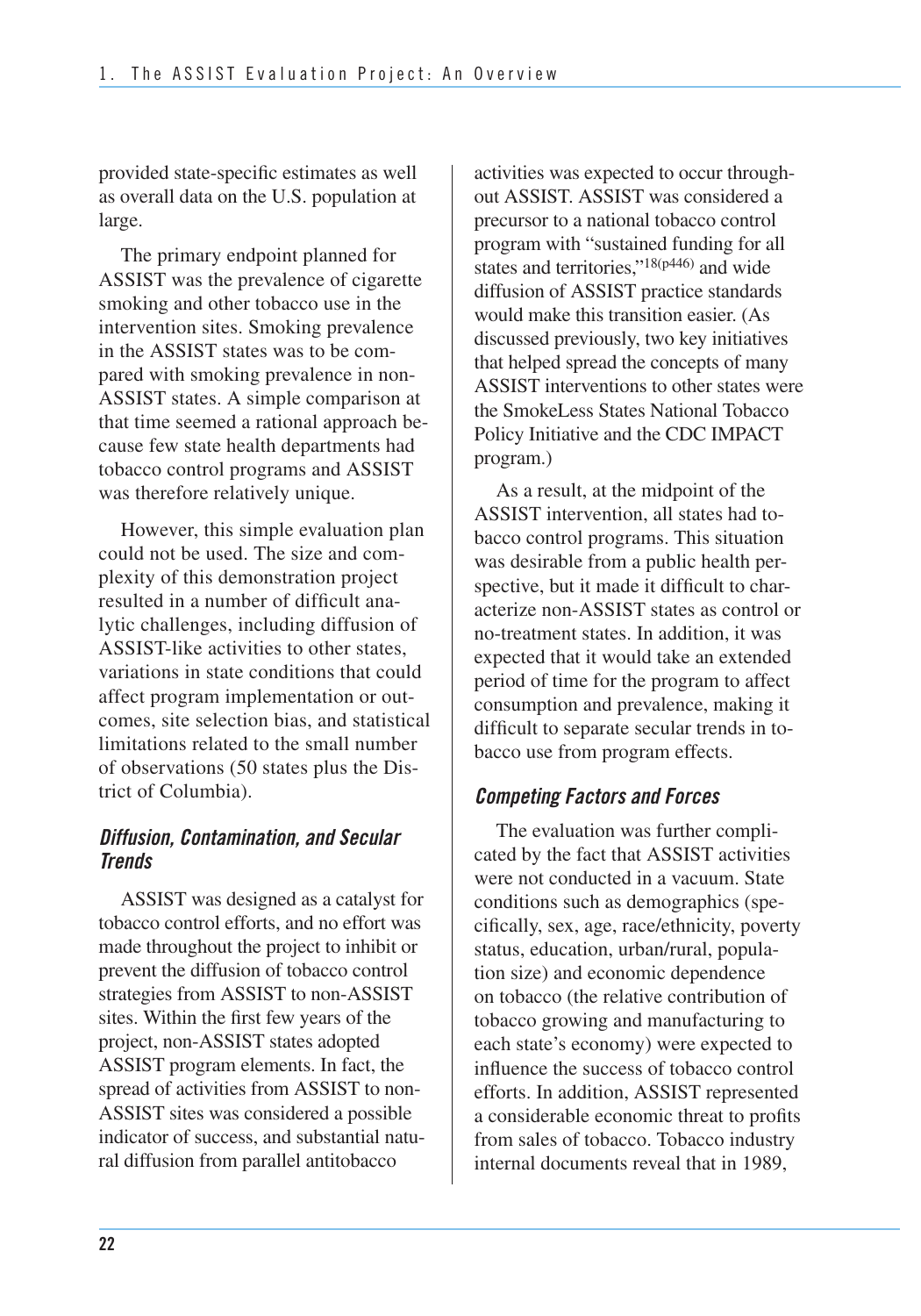immediately upon announcement of the ASSIST Request for Proposal, the industry began to develop a strategy to counter tobacco control activities in the ASSIST states (see Monograph 16, chapter 8, for more extensive discussion and details of the activities of the tobacco industry in countering ASSIST). The billions of dollars that the tobacco industry spent promoting their products each year between 1991 and 1999 (from over \$4 billion in 1991 to over \$8 billion in 1999)<sup>38</sup> far exceeded the funding that states received in their contracts from NCI and the American Cancer Society.

#### *State Selection Bias*

Because ASSIST was a demonstration project and not a research study, the award of contracts was not based on random assignment but rather on other considerations that included the competitiveness of the states' proposals.39,40 All 50 states and the District of Columbia were eligible to compete for the contracts; 35 states applied, and 23 states were deemed eligible for funding based on published selection criteria.39 In addition, an attempt was made to include states that were unlikely to be able to develop their own tobacco control programs and that were unlikely to reach the prevalence goals set without considerable assistance. Therefore, although the states chosen for ASSIST funding represented a wide range in ability and experience in developing and implementing tobacco control programs, they were a purposeful, not a randomly selected, sample.

At baseline, the average prevalence of adult smoking for ASSIST states

was only slightly higher than for non-ASSIST states (25.2% and 24.4%, respectively,  $p = .35$ ). Among the ASSIST states, there were wide variations in state conditions, pre-intervention levels of tobacco control activities, and tobacco control policies. This meant that the evaluation would have to use covariates to control for the nonrandomization and baseline differences of the states and to reduce the variability of estimates. These differences are displayed and discussed in chapter 5 of this monograph.

#### *Limited Number of Available Observations*

Since the state was the basis of the ASSIST programs, the unit of analysis was the state. Many constructs in the tobacco control evaluation model were measured only at the state level. However, this provides a maximum of only 50 states and the District of Columbia. As a result, quantitative analyses, such as regression models, were limited to relatively few variables in each analytic model. With only 51 observations, even a modest degree of random variation severely limits the power of the analysis to detect an effect.

### **Final Conceptual Framework**

 By the end of ASSIST, its evaluation director had streamlined the conceptual framework discussed earlier in this chap- ter and finalized the actual variables that would be used to measure all of the con- structs. The final conceptual framework for the evaluation, as shown in figure 1.5, aggregated the state-level tobacco control efforts into a single SoTC measure and sought to create a similar mea-sure for the strength of tobacco industry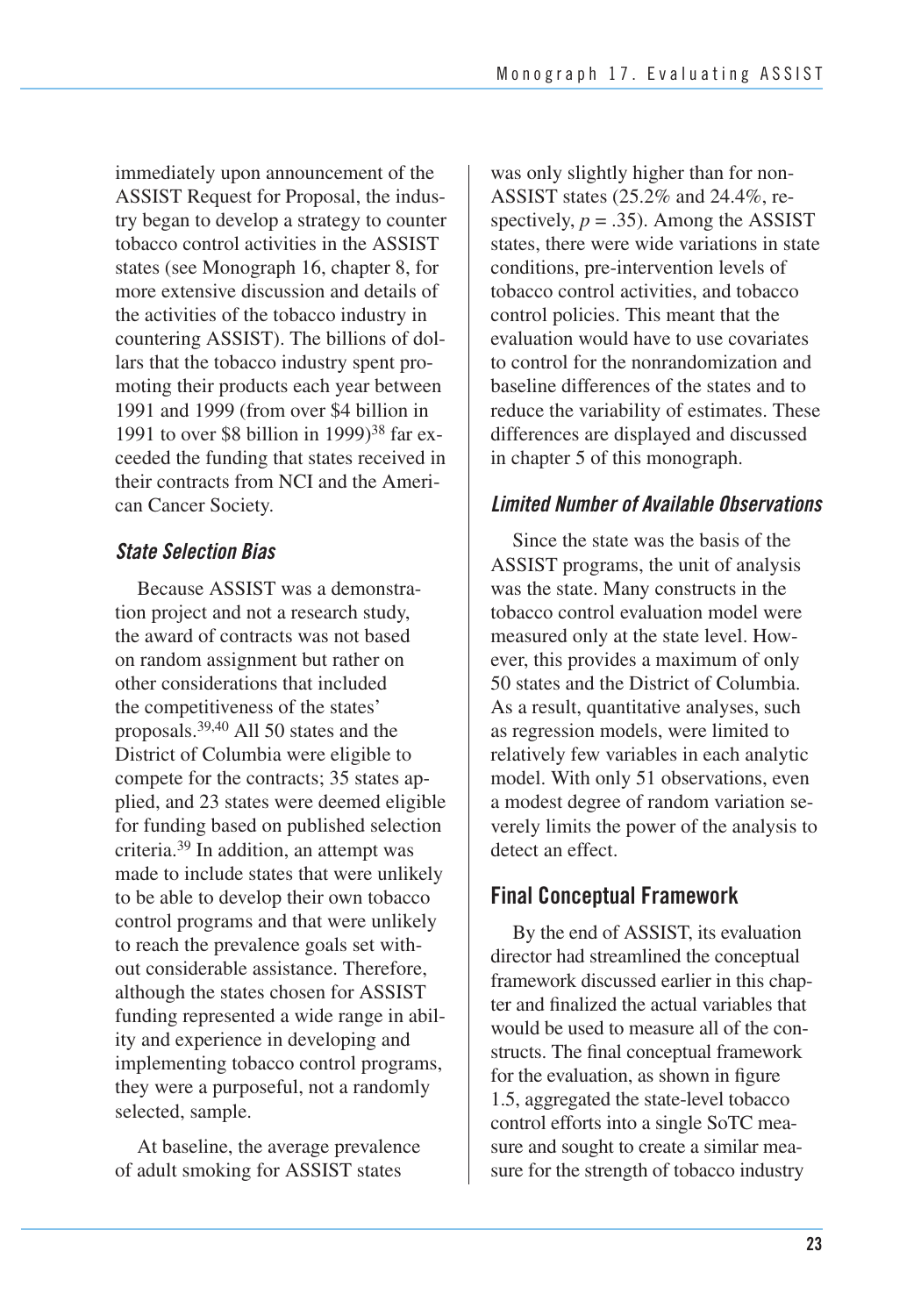counterefforts. Other measures tracked initial outcomes in policy, intermediate outcomes in attitudes and behavior, and final outcomes in tobacco prevalence and per capita consumption, subsequent to the implementation of ASSIST interventions.

Table 1.4 outlines the actual evaluation measures and variables resulting from this final conceptual framework. Compared with the original constructs and variables outlined in table 1.2, table 1.4 reflects considerably greater aggregation of tobacco control measures, as well as a much broader range of state conditions that served as covariates and/or demographic criteria for the evaluation analyses.

# **Summary**

The remainder of this monograph<br>documents the component parts documents the component parts of the ASSIST evaluation project, starting with its core metrics, SoTC and IOI, as well as a detailed chapter examining policy and legislative changes that helped contribute to IOI. The monograph then discusses the state conditions that were covariates in the analysis, and state economic dependence on tobacco. Next, two ancillary efforts are discussed that did not yield evaluation metrics but provided valuable insights for future work: a database of print media coverage on tobacco and a study of tobacco industry countertactics. Finally, the evaluation

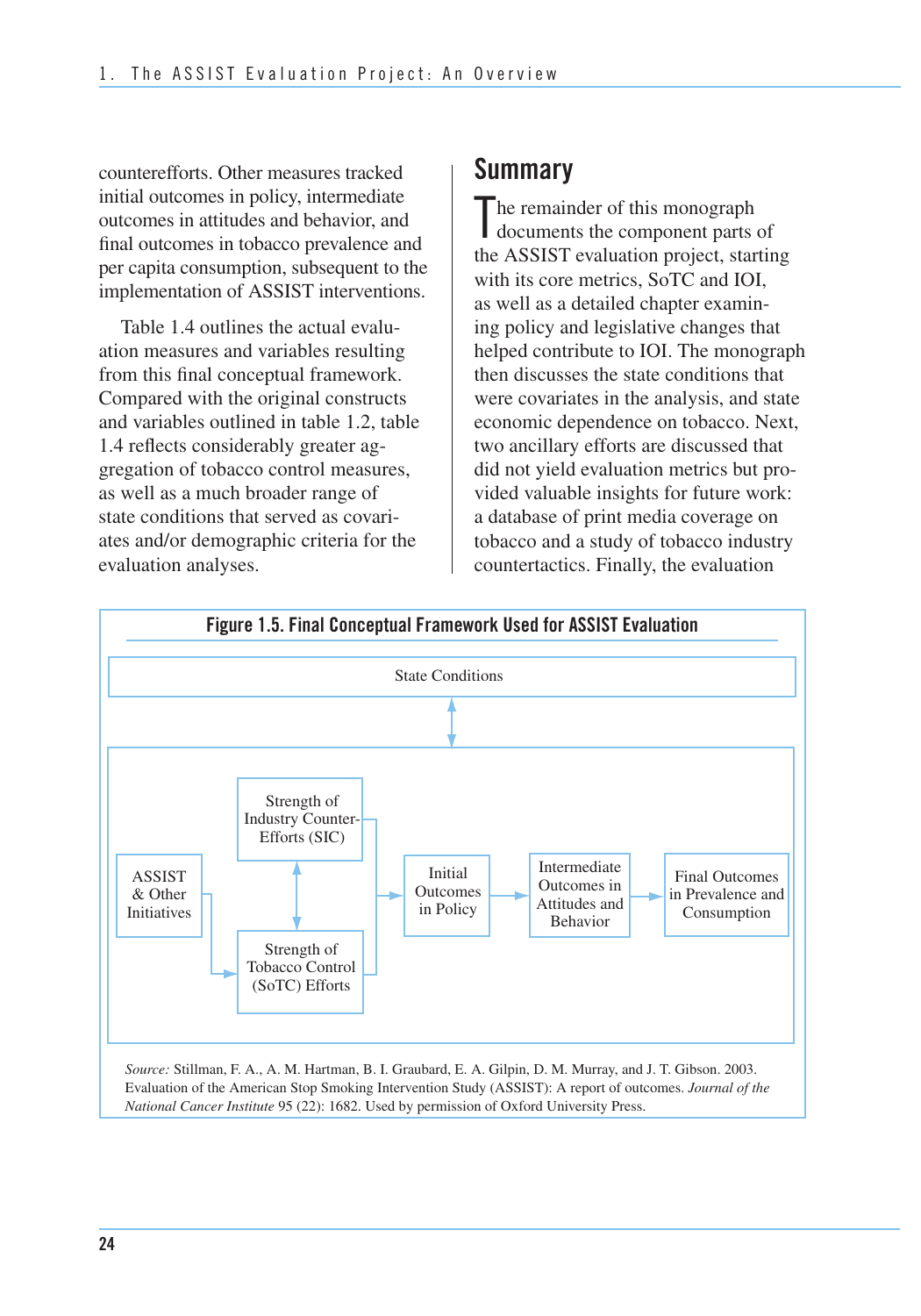| <b>Measure</b>                              | <b>Variables</b>                                                                                                                                                                                   |
|---------------------------------------------|----------------------------------------------------------------------------------------------------------------------------------------------------------------------------------------------------|
| Intervention measures                       |                                                                                                                                                                                                    |
| <b>ASSIST</b> indicator                     | ■ Identification of states as either ASSIST or non-ASSIST                                                                                                                                          |
| Strength of Tobacco Control<br>(SoTC) index | Resources committed to tobacco control (staff and funds)<br>Capacity to deliver state-level tobacco control (infrastructure)<br>Program efforts focused on policy and socioenvironmental<br>change |
| State conditions (controlled factors)       | $\blacksquare$ Age: 18–29, 30–49, 50–64, 65 years or older                                                                                                                                         |
| Person-level (demographic factors)          | ■ Sex: male, female<br>Education: less than 9th grade, 9th-12th (no high school                                                                                                                    |
|                                             | diploma), high school diploma, some college or associate's<br>degree, 4-year college degree or higher                                                                                              |
|                                             | Family income: in dollars<br>Race/ethnicity: black-non-Hispanic, Hispanic, white non-                                                                                                              |
|                                             | Hispanic, other                                                                                                                                                                                    |
|                                             | Household size: number of residents                                                                                                                                                                |
|                                             | Census region: Midwest, West, South, Northeast                                                                                                                                                     |
|                                             | Employment status: employed, unemployed                                                                                                                                                            |
| State-level (sociodemographic               | Sex: % female                                                                                                                                                                                      |
| factors)                                    | Education: % above high school degree                                                                                                                                                              |
|                                             | Income: % below poverty level<br>a,                                                                                                                                                                |
|                                             | Race/ethnicity: % black–non-Hispanic, % Hispanic                                                                                                                                                   |
|                                             | Metropolitan residency: % living in metropolitan area                                                                                                                                              |
|                                             | Census region: Midwest, West, South, Northeast                                                                                                                                                     |
|                                             | State population: 18 years of age or older                                                                                                                                                         |
|                                             | Economic value of tobacco: fraction of gross state product<br>from growing, manufacturing, and processing tobacco                                                                                  |
| Outcome measures                            |                                                                                                                                                                                                    |
| Initial Outcomes Index (IOI)                | % of workers covered by 100% smoke-free workplace                                                                                                                                                  |
|                                             | Cigarette price (including tax)                                                                                                                                                                    |
|                                             | Rating of local and state clean indoor air policies                                                                                                                                                |
| Final outcomes                              | Adult smoking prevalence (18 years of age or older)<br>• Per capita cigarette consumption                                                                                                          |
|                                             | <i>Source:</i> Stillman, F. A., A. M. Hartman, B. I. Graubard, E. A. Gilpin, D. M. Murray, and J. T. Gibson, 2003.                                                                                 |

#### **Table 1.4. Final Constructs and Variables Used for the ASSIST Evaluation**

*Source:* Stillman, F. A., A. M. Hartman, B. I. Graubard, E. A. Gilpin, D. M. Murray, and J. T. Gibson. 2003. Evaluation of the American Stop Smoking Intervention Study (ASSIST): A report of outcomes. *Journal of the National Cancer Institute* 95 (22): 1683. Used by permission of Oxford University Press.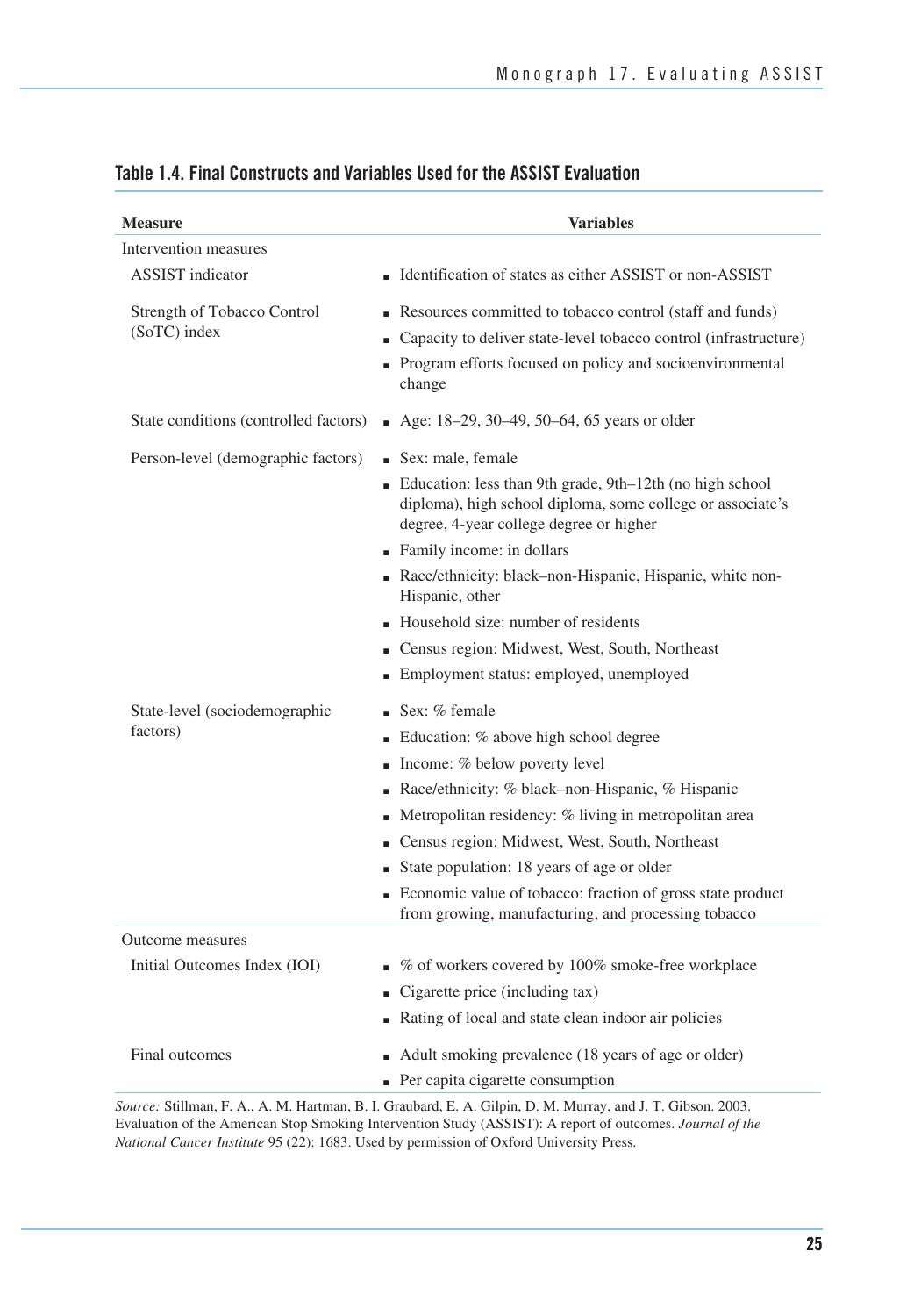and cost-effectiveness of ASSIST are discussed.

The evaluation of ASSIST was an opportunity to generate invaluable information about the delivery and impact of the largest federal tobacco control initiative at that time. It was also a unique research opportunity to investigate the complex relationships inherent in a large-scale public health intervention. The new indices, databases, and analytical methods developed to address the challenges of the evaluation yielded a new model for state-level tobacco control evaluation. The lessons learned can be used to enhance tobacco control program development, as well as other initiatives that seek to change health behavior through a macro-level systems approach.

# **Conclusions**

- 1. ASSIST was an ambitious public health effort to control tobacco use by building a sustainable, profes- sional infrastructure for tobacco con- trol and by implementing upstream, policy-level interventions. It was the natural extension of earlier interven- tions at the individual and communi- ty levels: an environmental approach to tobacco control that targeted the smoking behavior of populations.
- 2. The ASSIST evaluation created a conceptual framework that documented the fundamental components of the ASSIST environmental approach to tobacco control. This conceptual framework was used to develop new measures and methods that were used to document the outcomes of this project.
- 3. Key components of the ASSIST eval- uation included intervention measures including the state-level Strength of Tobacco Control metric and demo- graphic factors, and outcome mea- sures including the Initial Outcomes Index, tobacco use prevalence, and per capita cigarette consumption.
- 4. The ASSIST evaluation faced nu merous challenges, including the diffusion of its interventions to other states, competing factors such as demographics and the economic im- pact of tobacco on states, and limited state-level samples. Addressing these challenges ultimately led to a unique evaluation methodology with lessons for future efforts involving widely dif- fused, population-level public health interventions. Many population-based health interventions raise similar challenges to evaluation. Because the ASSIST evaluation successfully met those challenges, it remains an exem-plar for future evaluations.

# **References**

- 1. Jefferson, T. 1787. Notes on the State of Virginia, Query 20. Ed. W. Peden. 167–68. Chapel Hill: University of North Carolina Press. http://etext.lib. virginia.edu/toc/modeng/public/JefVirg. html.
- 2. Haenszel, W., M. B. Shimkin, and H. P. Miller. 1956. Tobacco smoking patterns in the United States. *Public Health Monograph* 45 (3): 1–105.
- 3. Centers for Disease Control and Prevention. 2004. Cigarette smoking among adults—United States, 2002. *Morbidity and Mortality Weekly Report*  53 (20): 427–31.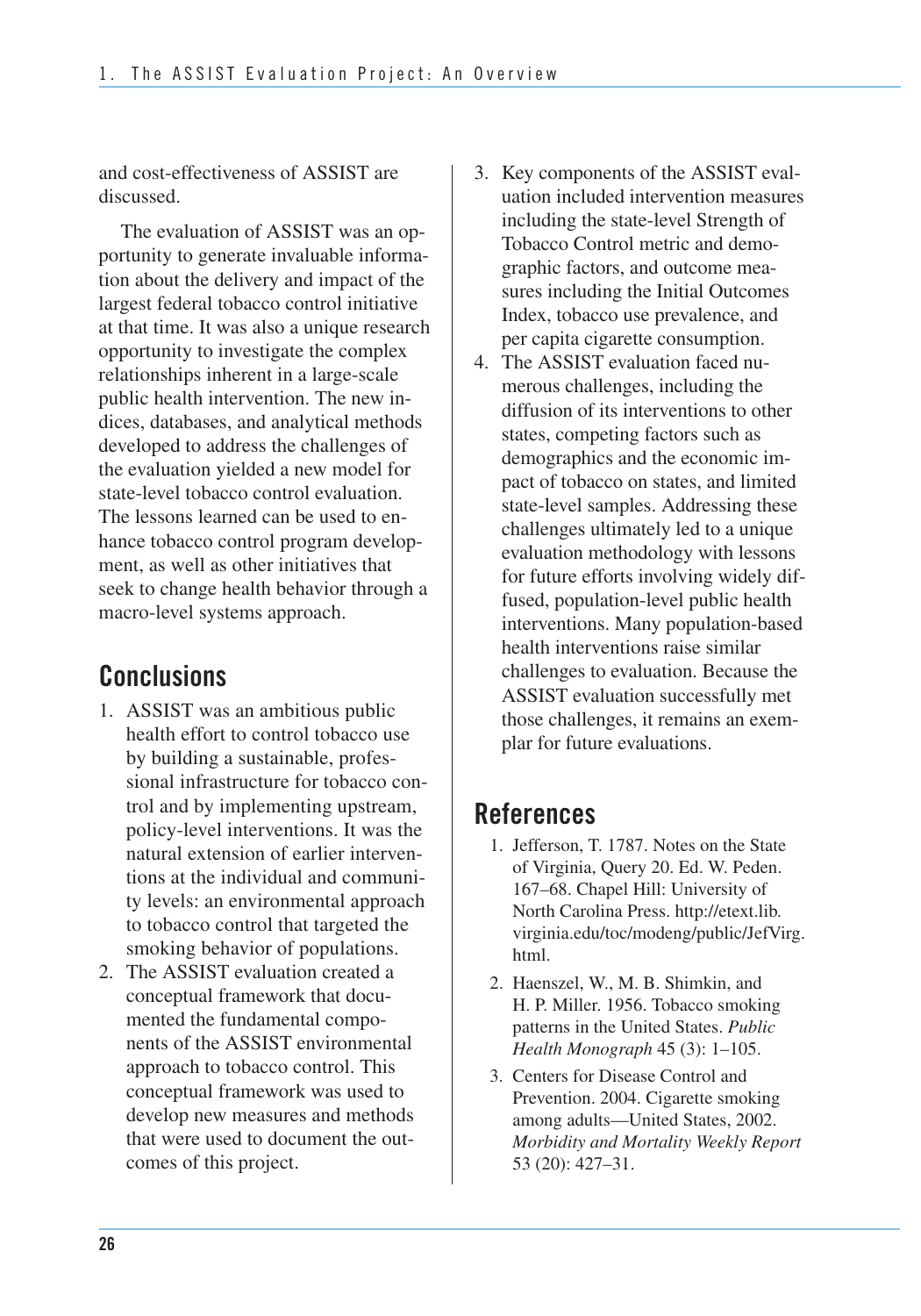- 4. U.S. Department of Health, Education, and Welfare. 1964. *Smoking and health: Report of the Advisory Committee to the Surgeon General of the Public Health Service* (PHS publication no. 1103). Washington, DC: U.S. Department of Health, Education, and Welfare, Public Health Service, Center for Disease Control.
- 5. National Cancer Institute. 1991. *Strategies to control tobacco use in the United States: A blueprint for public health action in the 1990's* (Smoking and tobacco control monograph no. 1, NIH publication no. 92-3316). Bethesda, MD: National Cancer Institute. http://cancercontrol.cancer. gov/tcrb/monographs.
- 6. Glynn, T. J., G. M. Boyd, and J. C. Gruman. 1990. Essential elements of self-help/minimal intervention strategies for smoking cessation. *Health Education Quarterly* 17 (3): 329–45.
- 7. Maccoby, N., J. W. Farquhar, P. D. Wood, and J. Alexander. 1977. Reducing the risk of cardiovascular disease: Effects of a community-based campaign on knowledge and behavior. *Journal of Community Health* 3 (2): 100–114.
- 8. Salonen, J. T., P. Puska, T. E. Kottke, and J. Tuomilehto. 1981. Changes in smoking, serum cholesterol and blood pressure levels during a communitybased cardiovascular disease prevention program—the North Karelia Project. *American Journal of Epidemiology* 114 (1): 81–94.
- 9. National Cancer Institute. 1995. *Community-based interventions for smokers: The COMMIT field experience*  (Smoking and tobacco control monograph no. 6, NIH publication no. 95-4028). Bethesda, MD: National

Cancer Institute. http://cancercontrol. cancer.gov/tcrb/monographs.

- 10. The COMMIT Research Group. 1991. Community Intervention Trial for Smoking Cessation (COMMIT): Summary of design and intervention. *Journal of the National Cancer Institute*  83 (22): 1620–28.
- 1995. Community Intervention Trial for Smoking Cessation (COMMIT): I. Cohort results from a four-year community intervention. *American Journal of Public Health* 85 (2): 183–92. 11. The COMMIT Research Group.
- 12. The COMMIT Research Group. 1995. Community Intervention Trial for Smoking Cessation (COMMIT): II. Changes in adult cigarette smoking prevalence. *American Journal of Public Health* 85 (2): 193–200.
- 13. National Cancer Institute. Forthcoming. *Greater than the sum: Systems thinking in tobacco control* (Tobacco control monograph). Bethesda, MD: National Cancer Institute.
- H. A. Lando, S. Leischow, and J. M. Samet. 2005. Building capacity for international tobacco control research: The Global Tobacco Research  Network. *American Journal of Public Health* 95 (6): 965–68. 14. Stillman, F. A., H. L. Wipfli,
- Prevention. 2004. Syndemics Prevention Network. http://www.cdc. 15. Centers for Disease Control and gov/syndemics.
- in the 1990s: A National Cancer Institute model for change. *American Journal of Public Health* 83 (9): 1208–10. 16. Shopland, D. R. 1993. Smoking control
- 17. Manley, M., W. Lynn, R. P. Epps, D. Grande, T. Glynn, and D. Shopland. 1997. The American Stop Smoking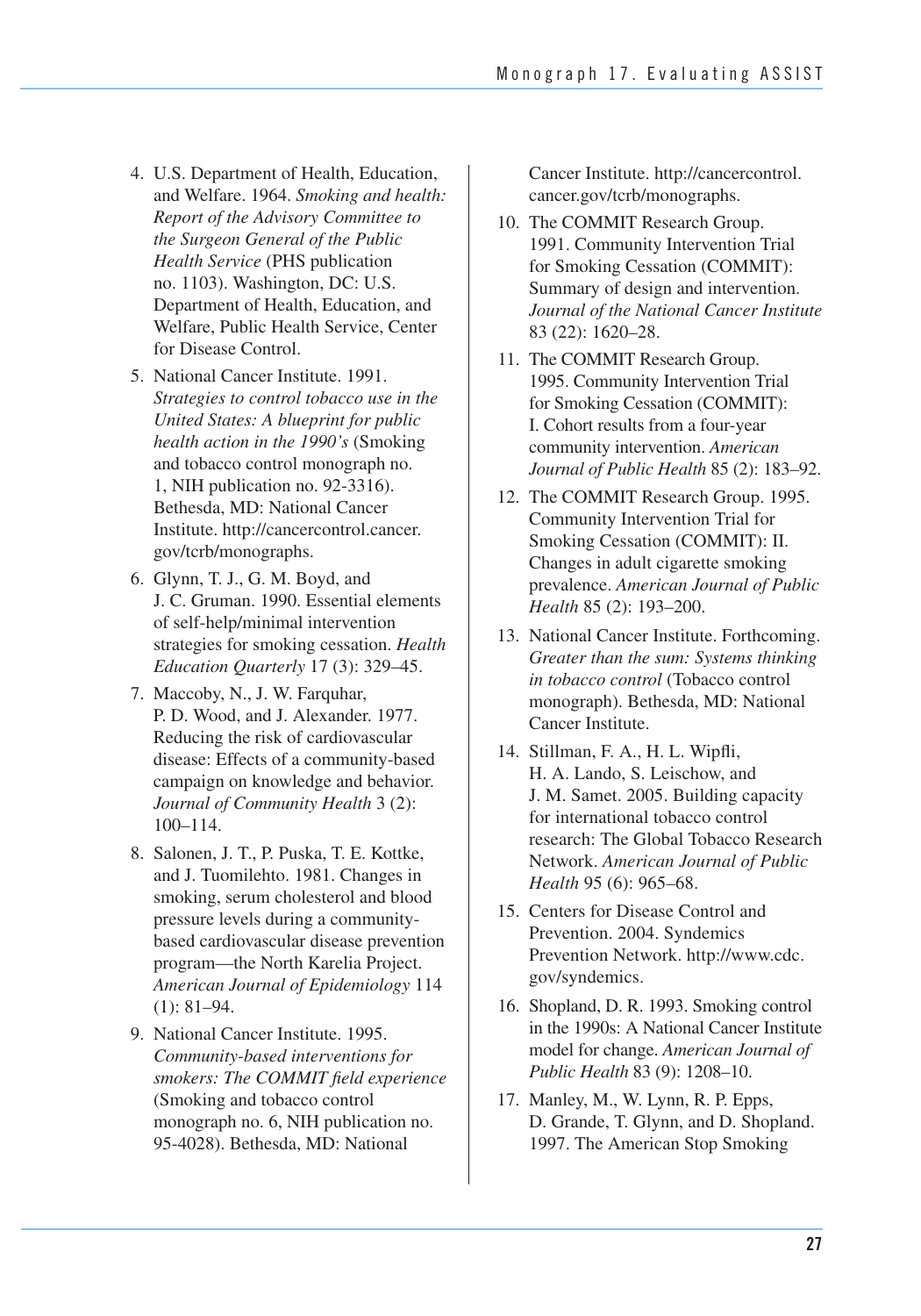Intervention Study for Cancer Prevention: An overview. *Tobacco Control* 6 Suppl. no. 2: S5–S11.

- 18. National Cancer Institute. 2005. *ASSIST: Shaping the future of tobacco prevention and control* (Tobacco control monograph no. 16, NIH publication no. 05-5645). Bethesda, MD: National Cancer Institute. http://cancercontrol. cancer.gov/tcrb/monographs.
- 2005. The SmokeLess States Program.  In *The Robert Wood Johnson Foundation anthology: To improve health and health care*, vol. 8, 29–46. San Francisco: Jossey-Bass. http:// 19. Gerlach, K. K., and M. A. Larkin. www.rwjf.org/files/publications/ books/2005/ chapter\_02.pdf.
- 20. SmokeLess States National Tobacco Policy Initiative. 2003. About us. http:// www.smokelessstates.org/aboutus/4\_1\_ about.shtml.
- 21. U.S. Department of Health and Human Services. 1998. Testimony on tobacco by Michael P. Eriksen. Before the Senate Committee on Labor and Human Resources. http://www.hhs.gov/ asl/testify/t980210e.html.
- 22. California Department of Health Services. 2000. *California tobacco control update.* Sacramento: California Department of Health Services, Tobacco Control Section. http://www. dhs.ca.gov/tobacco/documents/pubs/ CTCUpdate.pdf.
- 23. Koh, H. K. 2002. Accomplishments of the Massachusetts Tobacco Control Program. *Tobacco Control* 11 Suppl. no. 2: ii1–ii3.
- *Regulation of tobacco products: Hearings before the Subcommittee on Health and the Environment of the Committee on Energy and Commerce.* Tobacco Institute. Bates 24. U.S. House of Representatives. 1994.

 Lorillard. Bates no. 92753882/4036. no. TIMN0046333/6487. http:// www.tobaccoinstitute.com/PDF/ TIMN0046333\_6487.pdf. Also http://legacy.library.ucsf.edu/tid/ eti70e00.

- 25. National Association of Attorneys General. n.d. Master Settlement Agreement and amendments. http:// www.naag.org/issues/tobacco.
- 26. U.S. Department of Health and Human Services. 2004. *The health consequences of smoking. A report of the surgeon general*. Washington, DC: U.S. Department of Health and Human Services, Public Health Service, Centers for Disease Control and Prevention, National Center for Chronic Disease Prevention and Health Promotion, Office on Smoking and Health.
- 27. Kerner, J. F., J. Guirguis-Blake, K. D. Hennessy, P. J. Brounstein, C. Vinson, R. H. Schwartz, B. A. Myers, and P. Briss. 2005. Translating research into improved outcomes in comprehensive cancer control. *Cancer Causes and Control* 16 Suppl. no. 1: 27–40.
- 28. Farrelly, M. C., T. F. Pechacek, and F. J. Chaloupka. 2003. The impact of tobacco control program expenditures on aggregate cigarette sales: 1981–2000. *Journal of Health Economics* 22 (5): 843–59.
- 29. Stillman, F., A. Hartman, B. Graubard, E. Gilpin, D. Chavis, J. Garcia, L. M. Wun, W. Lynn, and M. Manley. 1999. The American Stop Smoking Intervention Study: Conceptual framework and evaluation design. *Evaluation Review* 23 (3): 259–80.
- 30. Stillman, F. A., A. M. Hartman, B. I. Graubard, E. A. Gilpin, D. M. Murray, and J. T. Gibson. 2003.